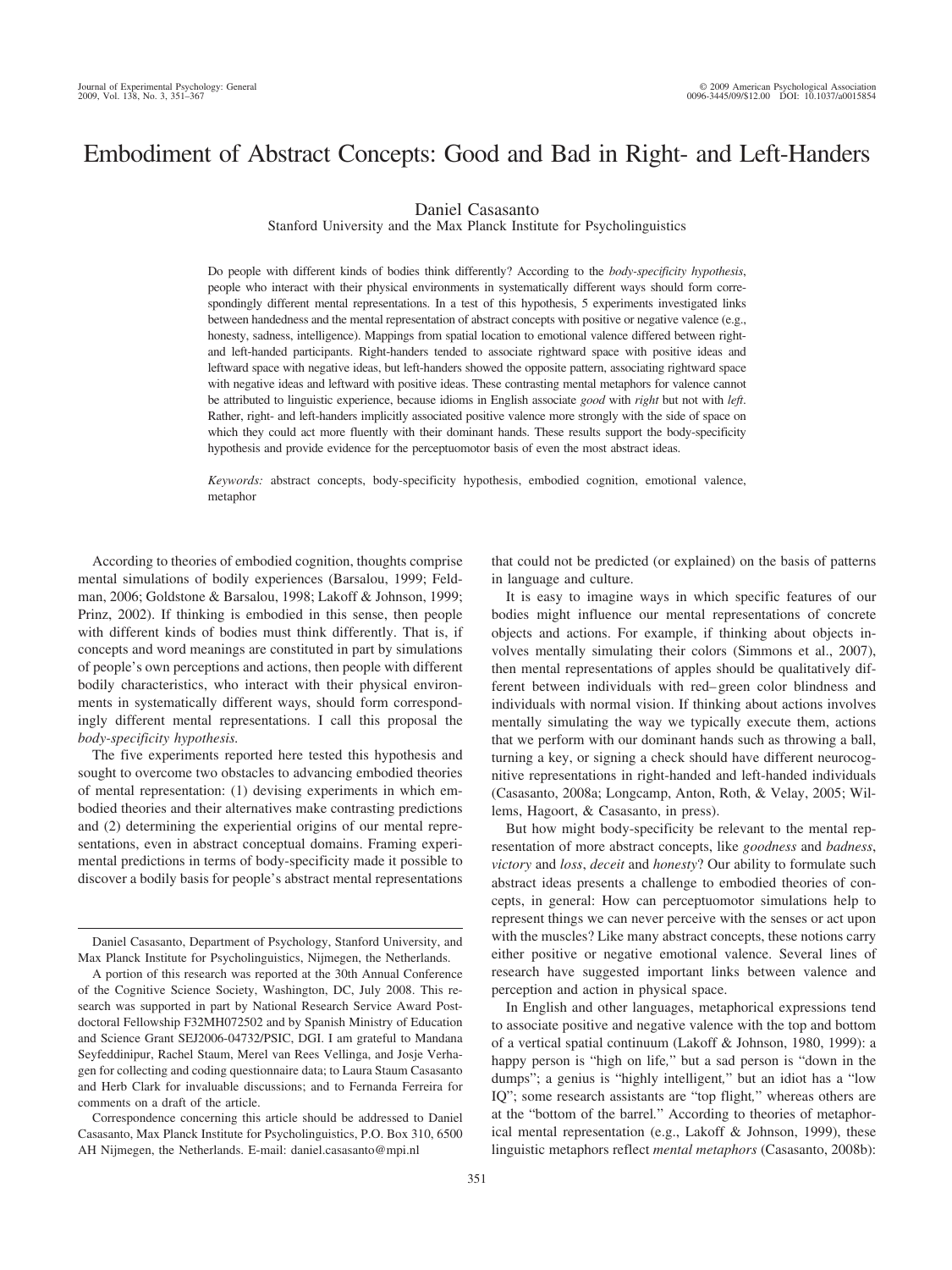#### 352 CASASANTO

nonlinguistic associative mappings from the concrete *source domain* of space to relatively abstract *target domains* with positive or negative valence. Behavioral studies provide evidence that mental metaphors from physical space structure our representations not only of valenced concepts (Casasanto & Dijkstra, 2009; Meier & Robinson, 2004) but also of *time* (Boroditsky, 2000, 2001; Casasanto & Boroditsky, 2008), *number* (Dehaene, Bossini, & Giraux, 1993), *emotional attachment* (L. E. Williams & Bargh, 2008), *power* (Schubert, 2005), and *similarity* (Casasanto, 2008b)—even when we're not using any linguistic metaphors (cf. Murphy, 1996, 1997).

Mental metaphors provide a potential solution, or at least part of a solution, to the problem of representing abstract ideas via embodied simulations. Thinking about affective states or making affective judgments could involve mental simulations in both source and target domains. Target domain representations could comprise partial reenactments of emotional states in the regions of the brain that give rise to emotional experiences. Simulating affection could involve recapitulating patterns of activity in the nucleus accumbens that produce the interoceptive experience of affection, and simulating fear recapitulating patterns of activity in the amygdala that produce the experience of fear (Damasio, 2001). These primitive target domain representations may be too vague or fleeting to support higher order reasoning about emotional states and may be resistant to the kinds of verbal and imagistic coding that can scaffold such reasoning. Mental metaphors import the inferential structure of source domains like space into target domains, allowing us to envision, measure, and compare the *height* of people's excitement, the *depth* of their sadness, or the *breadth* of their compassion (Boroditsky, 2000; Casasanto, 2008c; Pinker, 1997). To the extent that mental representations in perceptuomotor source domains constitute abstract concepts, these concepts can be instantiated by the same neural and mental structures that simulate perception and action in the physical world.

### Are Mental Metaphors Necessarily "Embodied"?

Considerable evidence for the existence of mental metaphors has accumulated, but their experiential origins have remained unknown. Two proposals have emerged from nearly distinct literatures, the first positing that mental metaphors arise due to *correlations in bodily experience* and the second due to *correlations in linguistic experience.* On the first proposal (e.g., Lakoff & Johnson, 1999; Piaget, 1927/1969), mental metaphors like Positive Is Up and Negative Is Down could be established as people implicitly learn associations between physical experiences and emotional states that typically co-occur (e.g., standing tall when we feel proud, slouching when we feel dejected). Linguistic metaphors then encode preexisting mental metaphors developed on the basis of relationships between different types of bodily experiences (i.e., perceptuomotor experiences in source domains and interoceptive experiences in target domains). Social psychological studies have been interpreted as supporting this proposal (Barsalou, Niedenthal, Barbey, & Ruppert, 2003). Participants perform better and produce more positive evaluations on various tasks when they assume upright body postures in an experimental setting that are similar to the postures people assume spontaneously when they are feeling good in their everyday lives. In one experiment, participants persisted longer in a puzzle-solving task after assuming an upright posture as opposed to a slouching posture (Riskind & Gotay, 1982), and in another participants expressed more pride in their test performance after sitting upright during the critical phase of the experiment than after slouching (Stepper & Strack, 1993).

On the alternative proposal, mental metaphors are established through experience by using linguistic metaphors. Using spatial words in both literal and metaphorical contexts (e.g., a *high* shelf, a *high* ideal) could cause structural elements of the concrete source domain to be transferred to abstract target domain representations in the mind of the language learner via analogical processes that are not necessarily "embodied" (see Boroditsky, 2000; Gentner, Bowdle, Wolff, & Boronat, 2001). One reason to consider this possibility is that associations between valence and vertical space have been shown to generalize beyond concepts that have obvious perceptuomotor correlates. For example, in one experiment, participants were faster to judge words like *polite* and *rude* as having positive or negative valence when positive words were presented at the top and negative words at the bottom of a computer screen (Meier & Robinson, 2004). In another experiment, participants were faster to make lexical decisions on positive-valence words (e.g., *brave, ethical, wealthy*) when they were presented above nonword distractors, and on negative-valence words (e.g., *poverty, failure, hate*) when presented below nonword distractors, even though neither the spatial position of the words nor their valence was relevant to the task (Casasanto & Nabieva, 2007). These results are problematic for a purely embodied theory of mental metaphor: What are the perceptuomotor correlates of *politeness*, *poverty*, or *ethics* that could plausibly link these concepts with vertical space?

Linguistic conventions associating valence with vertical space are reinforced by other nonlinguistic cultural conventions, such as the "thumbs up" and "thumbs down" gestures that indicate approval and disapproval. Once these linguistic and nonlinguistic conventions are part of a culture, they can serve as the basis for metaphorical mappings in the minds of individual learners, obviating the role of direct bodily experience. As such, data that support metaphor theory do not necessarily support embodiment theory. Mental metaphors could be learned from patterns in language and culture. Behavioral effects that reveal the existence of mental metaphors could result from spreading activation between nodes in an amodal conceptual network that are habitually coactivated during language use, rather than resulting from correlated physical and emotional experiences.<sup>1</sup>

<sup>&</sup>lt;sup>1</sup> The proposal that correlations in linguistic experience give rise to Good Is Up mental metaphors in the individual learner raises the question of how linguistic metaphors for valence arose in the first place, and why they are so common across languages. It may be that correlations in direct bodily experience resulted in the construction of these linguistic conventions during the course of linguistic/cultural evolution. Yet, the existence of linguistic metaphors in a culture is not evidence of prelinguistic mental metaphors in the individual. Metaphors in language and other linguistic structures (e.g., words for exact numbers) can precede concepts in the individual learner and lead to the creation of new conceptual links via learning processes that do not need to be grounded directly in perceptuomotor experience (see Carey, 2004; Dehaene, Bossini, & Giraux, 1993; Gentner et al., 1997). Even if direct bodily experience is necessary on the timescale of biological evolution or cultural/linguistic evolution, it may not be necessary on the timescale of conceptual development in the individual learner (Tomasello, 2003; Vygotsky, 1934/1986).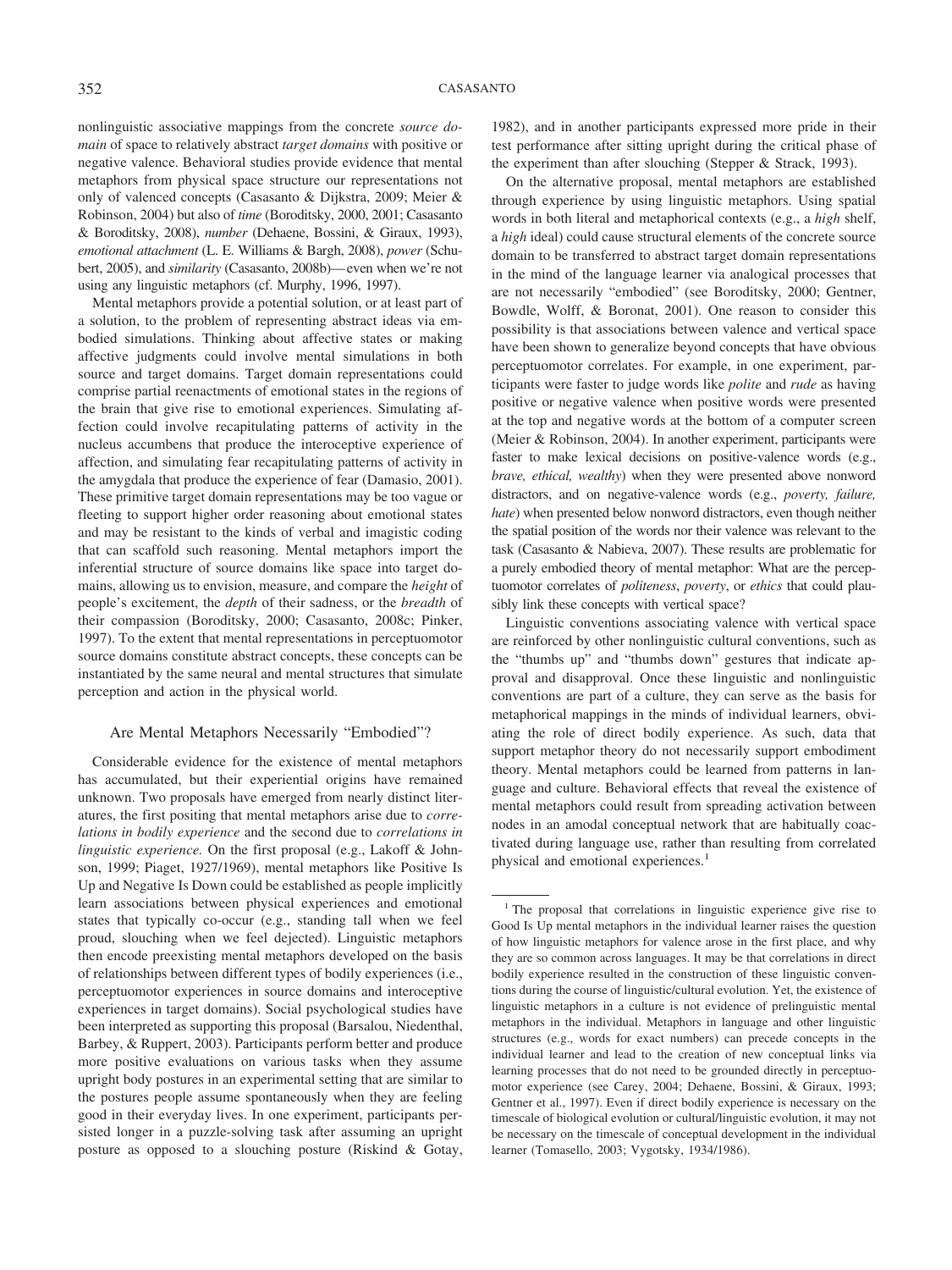Is it possible to determine whether mental metaphors arise from correlations in linguistic experience versus correlations in nonlinguistic bodily experience, or from some combination of linguistic and bodily experiences? Because patterns in language closely mirror patterns of bodily interactions with the environment (Clark, 1973), language and bodies generally make the same neural and behavioral predictions (Machery, 2007; Zwaan & Yaxley, 2003a, 2003b). To overcome this obstacle, the present study tested for a body-specific mapping between space and valence that is not encoded in any known language or cultural artifacts but that was predicted on the basis of particulars of our bodily experience.

## When Is the Right Side the "Right" Side?

In addition to links between valence and vertical space, there are robust associations between valence and the right and left sides of the body. Actions performed with the right side of the body (e.g., contracting the muscles of the right hand or the right side of the face, or viewing stimuli in the right visual hemifield) correlate with positive affect, whereas the same actions performed with the left side of the body correlate with negative affect (e.g., Davidson, 1992; Natale, Gur, & Gur, 1983). This association of positive and negative valence with the right and left sides of the body may be linked to motivational systems controlling approach and avoidance behaviors. Approach has been lateralized to the left frontal lobe (which controls the right side of the body), and avoidance to the right frontal lobe (which controls the left side of the body; e.g., Davidson, Ekman, Saron, Senulis, & Friesen, 1990; Schiff & Bassel, 1996).

The same associations of *right* with "positive" and *left* with "negative" that are revealed by neuropsychological tests are also enshrined in everyday linguistic expressions. English idioms like "the right answer" and "my right-hand man" associate good things with rightward space, and complementary idioms like "out in left field" and "two left feet" associate bad things with leftward space. The Latin words for *right* and *left*—*dexter* and *sinister*—form the roots of English words meaning "skillful" and "evil," respectively. Similar patterns are found across many languages. The words for *right* in French (*droite*) and in German (*Recht*) are closely related to the words meaning "a 'right' or privilege accorded by the law," whereas the words for *left* in French (*gauche*) and German (*Links*) are related to words meaning "distasteful" or "clumsy." Such idioms are evident in nonlinguistic conventions in some cultures, such as Ghanaian society, where pointing and gesturing with one's left hand is prohibited (Kita & Essegbey, 2001). According to Islamic doctrine, the left hand should be used for dirty jobs, whereas the right hand is used for eating. Likewise, the left foot is used for stepping into the bathroom, and the right foot for entering the mosque.

Why, across cultures and modalities, is *left* conventionally associated with *bad* and *right* with *good*? This directional preference for valence does not appear to vary with the direction of reading and writing in a culture, which correlates with mappings from horizontal space to other abstract concepts such as *number* and *time*. In cultures that use left-to-right writing systems, like Englishspeaking cultures, the mental number line increases from left to right, and likewise the mental time line flows from left to right; the opposite is true in Arabic-speaking cultures, which use right-to-left writing systems (Chatterjee, 2001; Dehaene, Bossini, & Giraux, 1993; Maas & Russo, 2003; Tversky, Kugelmass, & Winter, 1991; Zebian, 2005). Yet, despite these cross-cultural reversals in horizontal mappings for number and time, linguistic and cultural conventions in Arabic-speaking and English-based cultures reveal the same Good Is Right mapping. Valence is apparently insensitive to writing direction. One possible explanation for this seemingly universal directional preference is that it arises from universal properties of the human brain and mind, perhaps related to innate hemispheric specialization for approach and avoidance motivational systems. Once established due to innate neurobiological factors, conventions in language and culture may reinforce this implicit preference for the right.

An alternative possibility, however, is that left–right conventions in language and culture arise as a consequence of bodyspecific associations between space and valence. Bodies are lopsided. Most people have a dominant hand, usually the right hand (Corballis & Beale, 1976), and therefore interact with their environment more fluently on one side of body-centered space than the other. Greater perceptuomotor fluency has been shown to correlate with more positive evaluations (Oppenheimer, 2008; Reber, Winkielman, & Schwarz, 1998). For example, expert typists have shown a preference for pairs of letters that can be typed easily over pairs that are more difficult to type (even when typing is not relevant to the task), suggesting that motor experience can influence affective judgments (Beilock & Holt, 2007; Van den Bergh, Vrana, & Eelen, 1990). In a sense, we are all "experts" at using our dominant hands. Perhaps over a lifetime of lopsided perceptuomotor experience, people come to implicitly associate good things with the side of space they can interact with more fluently and bad things with the side of space they interact with less fluently? On this body-specific possibility, the apparent universality of the Good Is Right mapping suggested by linguistic and cultural conventions could be a result of right-handers' predominance in the population, worldwide: Linguistic and cultural conventions may develop according to the implicit body-specific mental metaphors of the majority.

Five experiments tested associations between valence and horizontal space in right- and left-handed individuals, to determine whether these mappings are universal or body-specific. If they are universal, either due to invariant properties of the human brain and mind or to pervasive patterns in language and culture, then both right- and left-handers should preferentially associate *good* with *right* and *bad* with *left*. Alternatively, if they are body-specific, then right- and left-handers should show opposite patterns, each group associating good things more strongly with their dominant side and bad things with their nondominant side.

#### Experiment 1: Diagramming the Good and the Bad

Participants performed a pencil-and-paper diagram task in which they drew one animal in each of two boxes, located either to the left and right of a cartoon figure (in the horizontal condition; see Figure 1a) or above and below a cartoon figure (in the vertical condition; see Figure 1b). Instructions indicated that the cartoon figure likes certain animals and thinks they are good but dislikes other animals and thinks they are bad*.* Participants were instructed to draw a good animal in the box they thought best represented good things and a bad animal in the box that best represented bad things.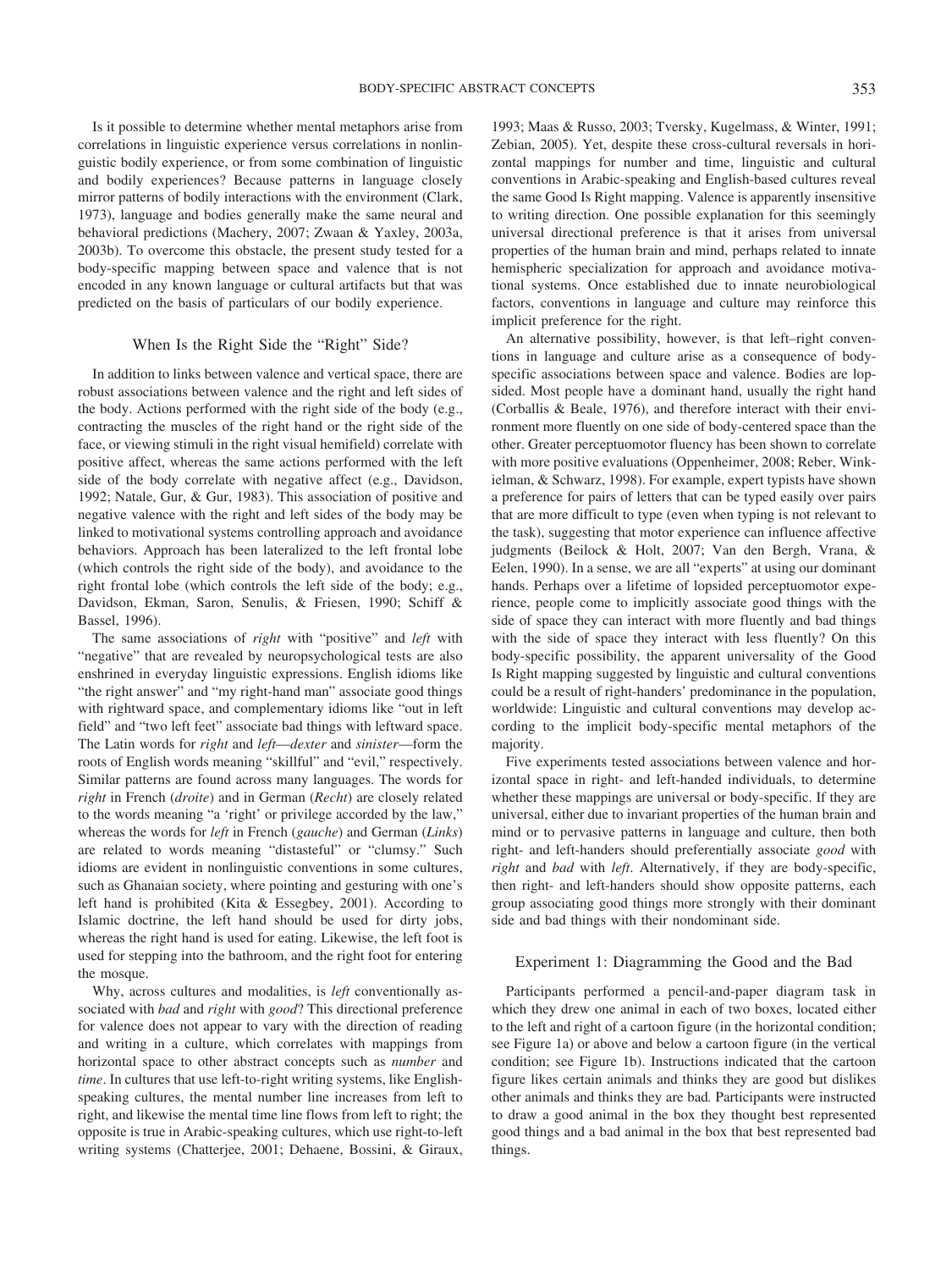

*Figure 1.* Top: Examples of stimuli and responses from Experiment 1. 1a: Horizontal condition. 1b: Vertical condition. Bottom: Results of Experiment 1. 1c: Proportion of left- and right-handers who drew the good animal in the left box (dark bars) and the right box (light bars). 1d: Proportion of left- and right-handers who drew the good animal in the top box (dark bars) and the bottom box (light bars). Error bars indicate standard error of the mean.

The horizontal condition served as a test of the body-specificity hypothesis: If the horizontal spatialization of valence is bodyspecific, then right- and left-handers should show opposite preferences for the placement of good and bad animals in the left and right boxes. Alternatively, if the horizontal spatialization of valence is universal, then right- and left-handers should show the Good Is Right preference that is suggested by linguistic and cultural conventions.

The vertical condition served as a control. Regardless of handedness, we all use the same linguistic and cultural conventions that associate *up* with *good*, and we all experience the same correlations between upright body posture and positive mood. Therefore, both right- and left-handers should tend to place the good animal on top and the bad animal on the bottom.

## *Method*

*Participants.* Students from the Stanford University and the University of California, Riverside, communities took part in exchange for payment or course credit ( $N = 219$ ; 28 left-handers, 191 right-handers by self-report). Participants were randomly assigned to perform either the horizontal task  $(n = 104; 19$  lefthanders, 85 right-handers) or the vertical task  $(n = 115; 9$  lefthanders, 106 right-handers).

*Materials and procedure.* A paper-and-pencil diagram task with instructions on one side of a page and responses on the other side was distributed among unrelated questionnaires. Each participant completed either the horizontal or the vertical task, which differed primarily in the orientation of the boxes; in addition, different cartoon characters were used for the horizontal and vertical conditions. This was necessary because in the horizontal condition it was critical that the cartoon character's spatial perspective be the same as the participants' so that their assignment of animals to the left and right boxes could be interpreted unambiguously, whereas in the vertical condition it was critical that up/ down space be distinguishable from front/back space in the twodimensional diagram (see Figures 1a and 1b).

Instructions indicated that when participants flipped the page they would meet a cartoon character who was planning a trip to the zoo. They were told that the character loves zebras and thinks they are good but hates pandas and thinks they are bad (or vice versa, depending on the version of the questionnaire a participant received). Their task was to draw a zebra in the box that best represents good things like seeing zebras and a panda in the box that best represents bad things like seeing pandas (or vice versa). The assignment of valence to the panda and zebra was counterbalanced across participants. The order in which participants were instructed to draw the good and bad animals was also counterbalanced, to ensure that any associations between space and valence in participants' judgments were not confounded with associations between the side of space and the temporal order in which they drew the animals. After completing the diagram task, participants were asked to report their handedness (i.e., "Are you left-handed or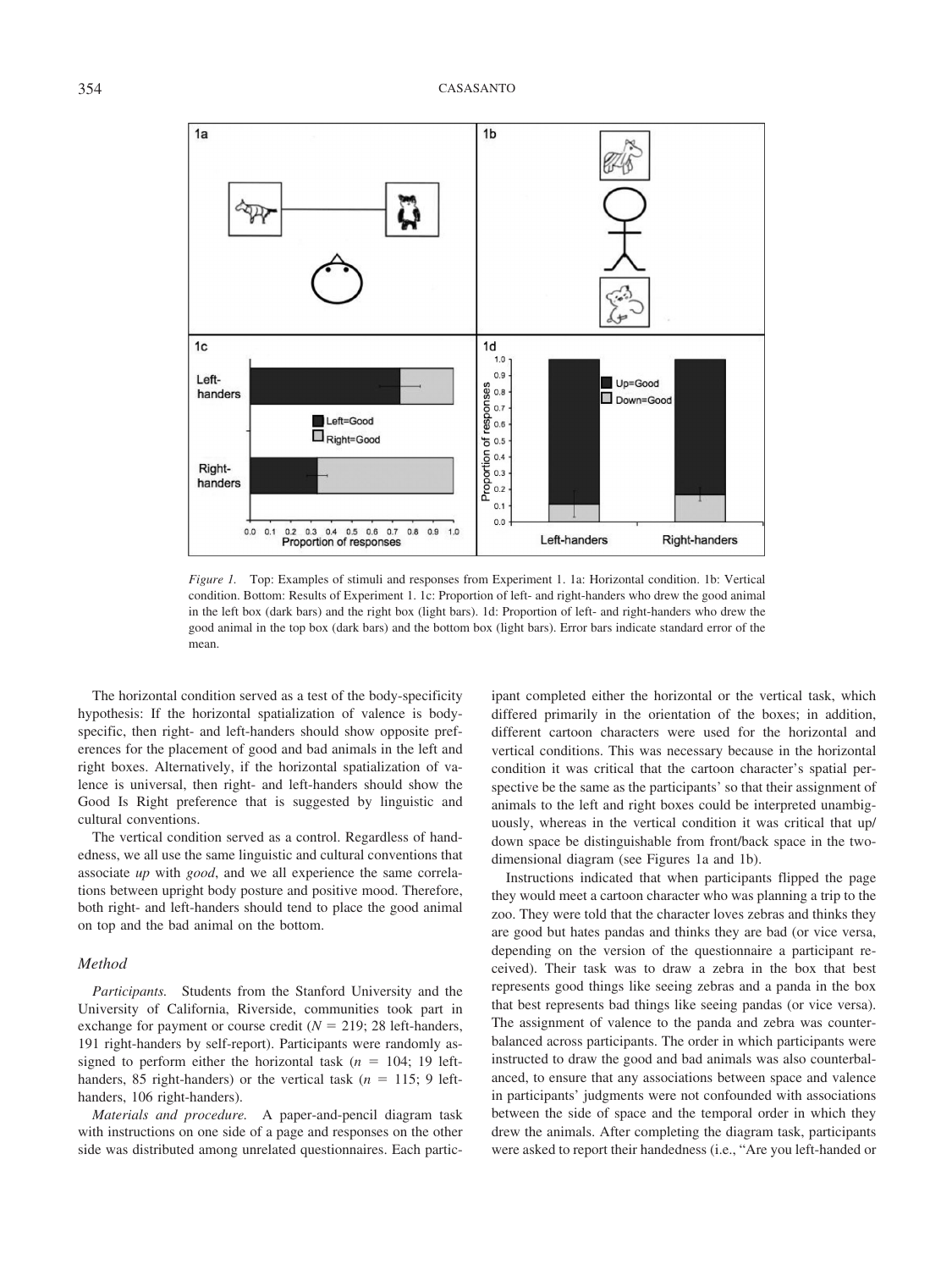right-handed? Circle: L or R") among three other filler questions (e.g., "Are you male or female? Circle: M or F"). The questionnaire took 1–2 min to complete.

#### *Results and Discussion*

In the horizontal task, a majority (74%) of left-handers drew the good animal in the box on the left of the cartoon character (sign test on 5 right side vs. 14 left side,  $p_{\text{rep}} = 0.91$ ), whereas a majority (67%) of right-handers drew the good animal in the box on the right (sign test on 57 right side vs. 28 left side,  $p_{\text{rep}} = 0.99$ ; see Figure 1c).<sup>2</sup> By Fisher's exact test, there was a significant correlation between the handedness of the participant and the left–right placement of the good and bad animals ( $p_{\text{rep}}$  for the exact association  $= 0.99$ ). The strength of this association was evaluated with a binary logistic regression. The odds ratio (OR) for the regression of left–right preference on handedness was estimated at 5.70 (95% confidence interval  $\text{[CI]} = 1.87{\text -}17.41$ ), indicating that right-handers were nearly six times more likely than left-handers to place the good animal on the right and the bad animal on the left.

Since horizontal space has been associated with spatial and temporal sequences (Clark, 1973; Dehaene, Bossini, & Giraux, 1993) as well as with valence, an analysis was conducted to evaluate the possibility that the order in which participants drew the animals influenced their placement. Due to counterbalancing, approximately equal numbers of participants were instructed to draw the good animal first (45 right-handers, 10 left-handers) and the bad animal first (40 right-handers, 9 left-handers). When the good animal came first, 69% of participants placed the good animal on their dominant side. Likewise, when the bad animal came first, 67% of participants placed the good animal on their dominant side. The proportions of body-specific responses did not differ significantly as a function of the temporal order in which participants drew the good and bad animals ( $p_{\text{rep}} = 0.64$ ), suggesting that the temporal order of responses was not responsible for the observed effect. There was also no association between left–right preference and the animal (zebra, panda) assigned to be good ( $p_{\text{rep}} = 0.76$ ).

In the vertical task, by contrast, a majority of both left-handers (89%) and right-handers (83%) drew the good animal in the top box and the bad animal in the bottom box (left-handers: sign test on 8 top vs. 1 bottom,  $p_{\text{rep}} = 0.93$ ; right-handers: sign test on 88 top vs. 18 bottom,  $p_{\text{rep}} = 0.99$ ; see Figure 1d). By Fisher's exact test and binary logistic regression, there was no reliable association between the handedness of the participant and the top– bottom placement of the good and bad animals ( $p_{\text{rep}}$  for the exact association = 0.74; OR = 0.61, 95% CI= 0.07-5.19).

In short, the association between horizontal space and valence is body-specific: The number of participants who placed the good animal in the box on their dominant side outnumbered those who placed it on their nondominant side by a ratio of more than 2 to 1. Right-handers' responses were consistent with the mental metaphor Good Is Right, and left-handers' with the mental metaphor Good Is Left*.* The association between vertical space and valence is different. People reliably apply the mental metaphor Good Is Up even when the task does not require them to activate any linguistic metaphors for valence or to use language at all in their response. This is true regardless of handedness. Thus, the effect of handedness in the horizontal task cannot be due to differences between right- and left-handers' space–valence mappings, in general; rather, it is specific to the space–valence mappings that were predicted to vary on the basis of the body-specificity hypothesis.

## Experiment 2: Do People Know That Handedness Influences Their Judgments?

In Experiment 1, more than two thirds of participants placed the good animal in the box on their dominant side. Were they aware that their responses corresponded to their handedness? Data collection procedures did not allow for an explicit debriefing, so it is possible that participants associated the good and bad animals with their dominant and nondominant sides strategically. To find out whether people were conscious of the handedness manipulation, I replicated the horizontal diagram task in a new group of participants but included a written debriefing and two additional changes. First, for the debriefing, two of the filler questions that followed the diagram task were replaced with free-response questions asking participants to guess the purpose of the task and to explain their answer. Second, an objective measure of handedness was included to corroborate participants' self-report. Finally, the task was administered to native speakers of Dutch in the Netherlands, to generalize the findings of Experiment 1 to a new population. As in English, conventions in the Dutch language and culture associate *good* with *right* but not with *left*.

#### *Method*

*Participants.* Students from the Radboud University and University of Amsterdam communities participated  $(N = 100; 14)$ left-handers, 86 right-handers by self-report and by observed writing/drawing hand).

*Materials and procedure.* The horizontal diagram questionnaire from Experiment 1 was used. Instructions were translated into Dutch by a native-Dutch-speaking linguist who is fluent in English. After completing the questionnaire, participants gave written responses (in Dutch) to three questions: one filler ("What is your major in school?"), and two free-response debriefing questions. First, they answered "What do you think this experiment was about? What do you think it was testing?" and then "Why do you think you placed the good animal in the box that you did?" There was no mention of handedness among the printed questions.

Handedness was assessed in two ways. Participants were tested individually or in small groups. Unbeknownst to the participants, the experimenter observed and recorded the hand they used to draw the animals and write their responses. After the participants had completed the diagram task and the written posttest questions, the experimenter asked them to write the word *right* or *left* at the bottom of the page to indicate whether they were right- or lefthanded.

 $2 p_{\text{rep}}$  indicates the probability of replicating an observed effect, given an equipotent replication (Killeen, 2005). A  $p_{\text{rep}}$  value of .92 corresponds to a *p* value of .05 and can be interpreted as estimating a 92% probability of a replication producing a difference with the sign in the same direction as the observed difference.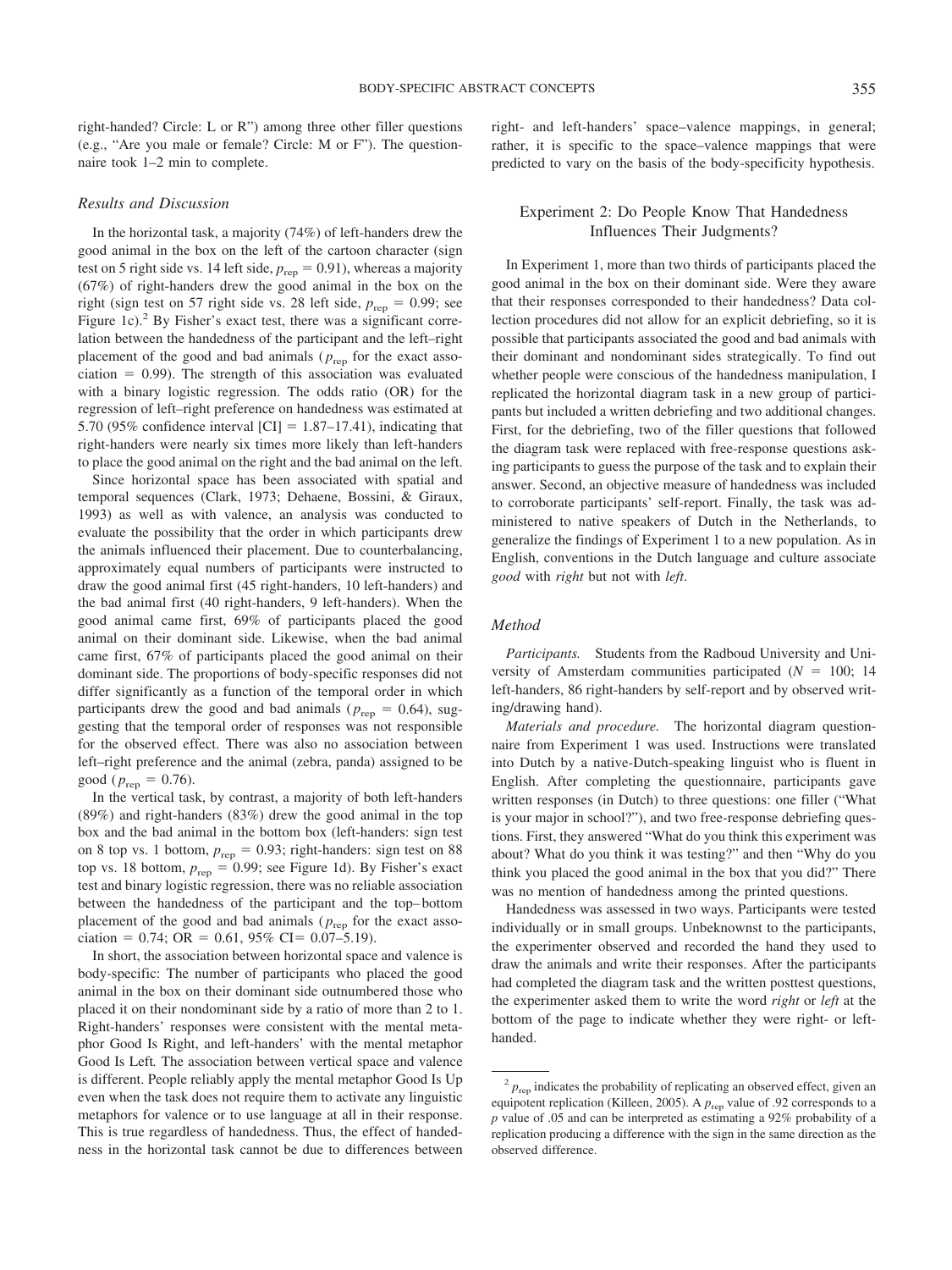# *Results and Discussion*

As in the previous experiment, a majority (71%) of left-handers drew the good animal in the box on the left of the cartoon character (sign test on 4 right side vs. 10 left side,  $p_{\text{rep}} = 0.83$ ), whereas a majority (66 %) of right-handers drew the good animal in the box on the right (sign test on 57 right side vs. 29 left side,  $p_{\text{rep}} = 0.99$ ; see Figure 2a). There was a significant correlation between the handedness of the participant and the left–right placement of the good and bad animals by Fisher's exact test ( $p_{\text{rep}}$  for the exact association  $= 0.99$ ) and binary logistic regression of left–right preference on handedness (OR = 4.91; 95% CI = 1.42–17.03), indicating that right-handers were nearly five times more likely than left-handers to place the good animal on the right and the bad animal on the left.

Due to counterbalancing, approximately equal numbers of participants were instructed to draw the good animal first (43 righthanders, 9 left-handers) and the bad animal first (43 right-handers, 5 left-handers). When the good animal came first, 69% of participants placed the good animal on their dominant side. Likewise, when the bad animal came first, 65% of participants placed the good animal on their dominant side. The proportions of bodyspecific responses did not differ significantly as a function of the temporal order in which participants drew the good and bad animals ( $p_{\text{rep}} = 0.75$ ). There was also no association between left–right preference and the animal (zebra, panda) assigned to be good ( $p_{\text{rep}} = 0.79$ ).

For 100 out of 100 participants, the hand that the experimenter recorded as the participant's writing/drawing hand matched their



*Figure 2.* Results of Experiments 2 and 3. 2a: Proportion of left- and right-handers in Experiment 2 who drew the good animal in the left box (dark bars) and the right box (light bars). 2b: Proportion of left- and right-handers in Experiment 3 who indicated that the good animal should be placed in the left box (dark bars) and the right box (light bars). Error bars indicate standard error of the mean.

self-reported handedness. Surreptitiously observing participants' handwriting is an efficient, objective, and reliable means of establishing handedness, given that writing hand accounts for the majority of the variance in the results of more extended measures such as the Edinburgh Handedness Inventory (Oldfield, 1971; S. M. Williams, 1986). The present result corroborates previous research validating simple binary self-report as a measure of handedness and showing strong agreement between single-item self-report and other measures (Coren, 1993).

Only 1 person out of the 100 participants guessed that the purpose of the experiment had anything to do with handedness. The most common response to the first debriefing question was to interpret the task at face value as investigating whether *good* and *bad* are more strongly associated with one side or the other (*n* 31). The second most common response was "no idea"  $(n = 21)$ , followed by several speculations about hemispheric dominance for memory or emotions, effects of writing direction, political preference, or preferences for one animal or the other. In total, participants offered 29 distinct explanations of the task that had nothing to do with handedness.

When asked to speculate further about why they placed the good animal in the box that they did, 8 participants offered handedness as the explanation, and 6 more mentioned handedness among other alternative explanations or after indicating that they were not certain about this conjecture— or that they were guessing wildly. Among these 14 participants (14% of the total sample), there were equal proportions of right-handers (12/86; 14%) and left-handers (2/14; 14%). The fact that 13 of the 14 did not mention handedness when asked to explain what the experiment was testing suggests that handedness came to mind later, when they were asked to rationalize their response. It seems unlikely that they were thinking about handedness when making their responses in the diagram task. Importantly, the body-specific association between handedness and left–right preference remained when these 14 participants were removed from the analysis ( $p_{\text{rep}}$  for the exact association = 0.92; OR = 3.10, 95% CI = 0.86-11.25).

In summary, the results of Experiment 2 provide nearly an exact replication of Experiment 1 in a new population of participants. The objective handedness measure validates the self-report measure used in Experiment 1 (and in subsequent experiments reported here). The debriefing indicated that 99% of the participants were unaware of the purpose of the experiment, suggesting that the observed pattern of body-specific associations between space and valence does not depend on conscious or strategic awareness of handedness.

# Experiment 3: Does Handedness Affect Judgments When People Don't Use Their Hands?

Why did right- and left-handers associate *good* with their dominant side in Experiments 1 and 2? On a skeptical interpretation, these results could reflect a task-related preference for the side of space that is easiest to interact with in the moment, while writing and drawing with one's dominant hand. Experiment 3 investigated whether a similar pattern of body-specific preferences is found when the participants respond without using their hands.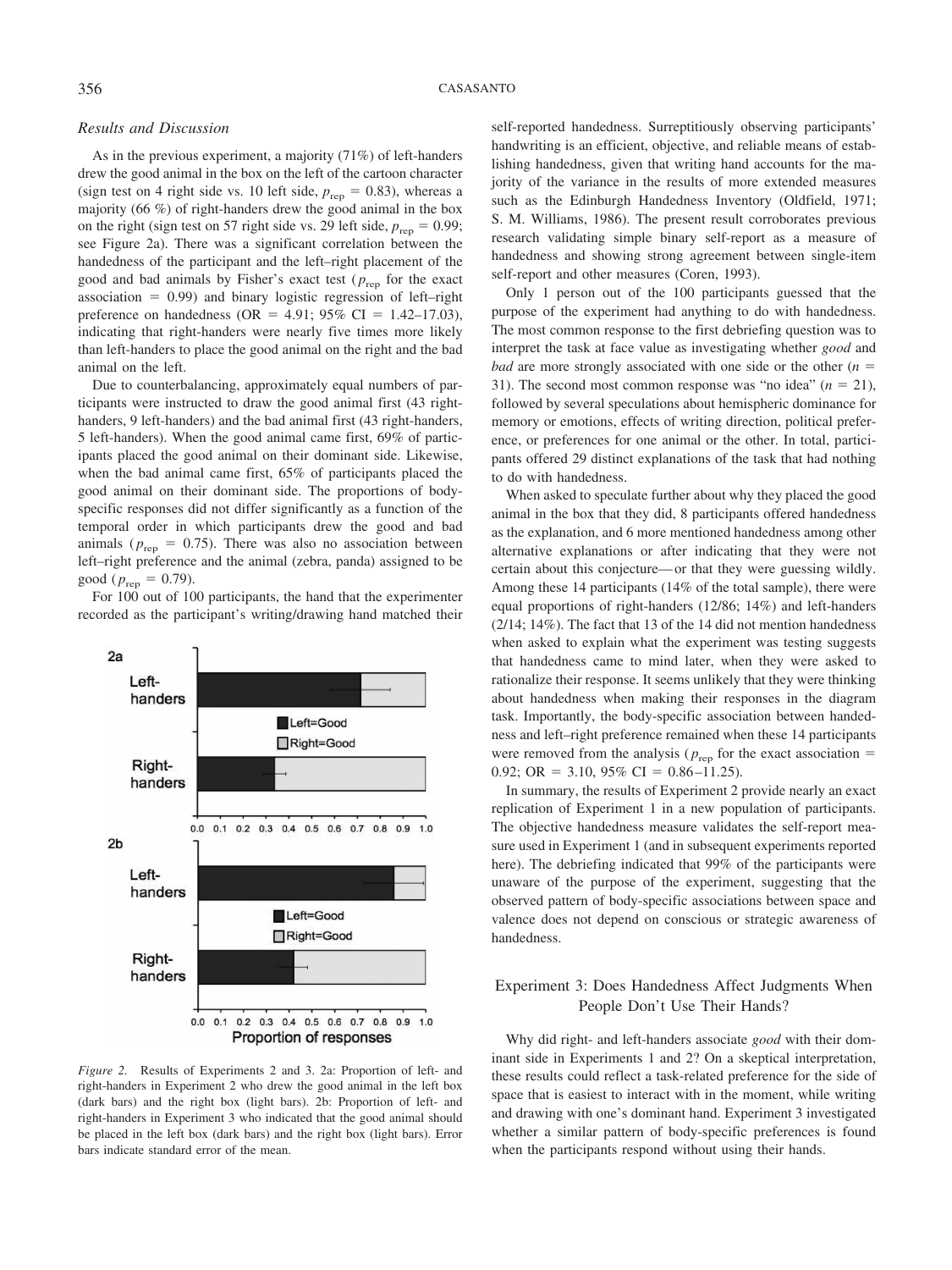#### *Method*

*Participants.* Students from the Radboud University community participated ( $N = 87$ ; 7 left-handers, 80 right-handers by self-report).

*Materials and procedure.* Participants performed a version of the horizontal diagram task used in Experiments 1 and 2. Rather than responding by drawing animals in boxes, they responded orally to indicate where they would place the good and bad animals. The picture of the cartoon character and empty boxes used in the previous tasks was printed in the center of a page. At the top of the page sentences were printed in Dutch, indicating which animal the character liked and which he disliked (order of mention and assignment of good and bad animals were counterbalanced across participants). A native-Dutch-speaking experimenter approached participants one at a time and explained the task while showing them the diagram, which was on one side of a notebook cover. At the moment that the experimenter was asking the participant to respond, she folded the notebook cover, hiding the diagram— ostensibly so that she could record the responses on the data sheet. This forced the participant to indicate which boxes the good and bad animals should be placed in orally, rather than by pointing, since the diagram was no longer visible. If the response was not clear, the experimenter asked for clarification until the participant used the Dutch words for "right" or "left" to designate at least one of the boxes. After completing the diagram task, the experimenter asked participants to report whether they were right- or left-handed, among three filler questions. All participants were tested in one extended data collection session, in one location on one day, to minimize the chance that participants tested later would have heard anything about the experiment from participants tested earlier.

#### *Results and Discussion*

Consistent with the results of the previous experiments, a majority (86%) of left-handers indicated that the good animal should go in the box to the left of the cartoon character (sign test on 1 right side vs. 6 left side; Fisher's exact  $p_{\text{rep}} = 0.83$ ), whereas a majority (58%) of right-handers indicated that it should go in the box on the right (sign test on 46 right side vs. 34 left side,  $p_{\text{rep}} = 0.81$ ; see Figure 2b). There was a significant association between the handedness of the participant and the left–right placement of the good and bad animals ( $p_{\text{ren}}$  for the exact association = 0.94; OR = 8.11;  $95\%$  CI = 0.93-70.53).

Due to counterbalancing, approximately equal numbers of participants were instructed to place the good animal first (42 righthanders, 3 left-handers) and the bad animal first (38 right-handers, 4 left-handers). The proportions of body-specific responses did not differ significantly as a function of the temporal order in which participants responded about the good and bad animals ( $p_{\text{ren}}$ ) 0.75), or as a function of which animal was assigned to be good  $(p_{\text{rep}} = 0.77)$ .

The pattern of body-specific responses was compared across Experiments 2 and 3. Overall, 67% of participants placed the good animal on their dominant side in Experiment 2, compared with 60% in Experiment 3 ( $p_{\text{rep}} = 0.90$ , corresponding to a *p* value of .07). According to a traditional significance threshold of  $p < .05$ , this result shows a marginally significant difference in the strength of body-specific space–valence associations across experiments. This could indicate that using one's dominant hand during the task increases the strength of the effect. However, this comparison must be interpreted cautiously, in part because of the small number of left-handers in the Experiment 3 sample. Moreover, whereas righthanders showed a stronger body-specificity effect in the task where they used their dominant hand to respond, left-handers showed a stronger effect in the task in which they responded orally (albeit neither of these differences was significant). Further experiments are needed to determine conclusively whether using one's hands in the moment affects left–right valence judgments.

What is clear from Experiment 3 is that handedness influences people's judgments even when they're not using their hands to perform the task. This suggests that the results of Experiments 1 and 2 were not an artifact of the response modality and cannot be explained in terms of performance factors related to which side of the page is more convenient to interact with in the moment. Rather, they reflect long-term associations between goodness and one's dominant side of space. Attesting to the robustness of these associations, the body-specific Good Is Left mapping was activated in left-handers even when the task required them to use words for "right" and "left" in the response, which could have activated the Good Is Right mapping found in language and culture, instead.

## Experiment 4: Body-Specific Judgments of Aliens' Attributes

Do mental metaphors from space to valence influence how we evaluate things we encounter in different spatial locations? In Experiments 1–3, right- and left-handers demonstrated bodyspecific space–valence mappings when they were required to assign *good* and *bad* stimuli to spatial locations, explicitly. Experiment 4 tested for *implicit* influences of the left–right position of stimuli on right- and left-handers' judgments of positive or negative traits in alien creatures.

#### *Method*

*Participants.* Students from the Stanford University and the University of California, Riverside, communities participated in exchange for payment or course credit ( $N = 286$ ; 40 left-handers, 246 right-handers by self-report).

*Materials and procedure.* Participants were given a one-page paper-and-pencil questionnaire in a packet of unrelated questionnaires. Instructions welcomed participants to the planet Fribbalia and asked them to make judgments about some of its inhabitants. Below the instructions were 12 pairs of Fribbles (alien creatures created by Michael J. Tarr, Brown University, www.tarrlab.org). Members of each Fribble pair were visually similar but clearly distinguishable by several salient features. Fribbles were arranged in two columns, one on each side of a list of questions printed in a center column. This arrangement placed the members of each Fribble pair on opposite sides of the page without calling attention to their spatial arrangement.

Participants were asked to circle one member of each Fribble pair, located on either the left or right side of the question, to indicate a judgment about one of four personal characteristics (i.e., intelligence, attractiveness, honesty, happiness), for a total of 12 judgments per participant. Participants were randomly given either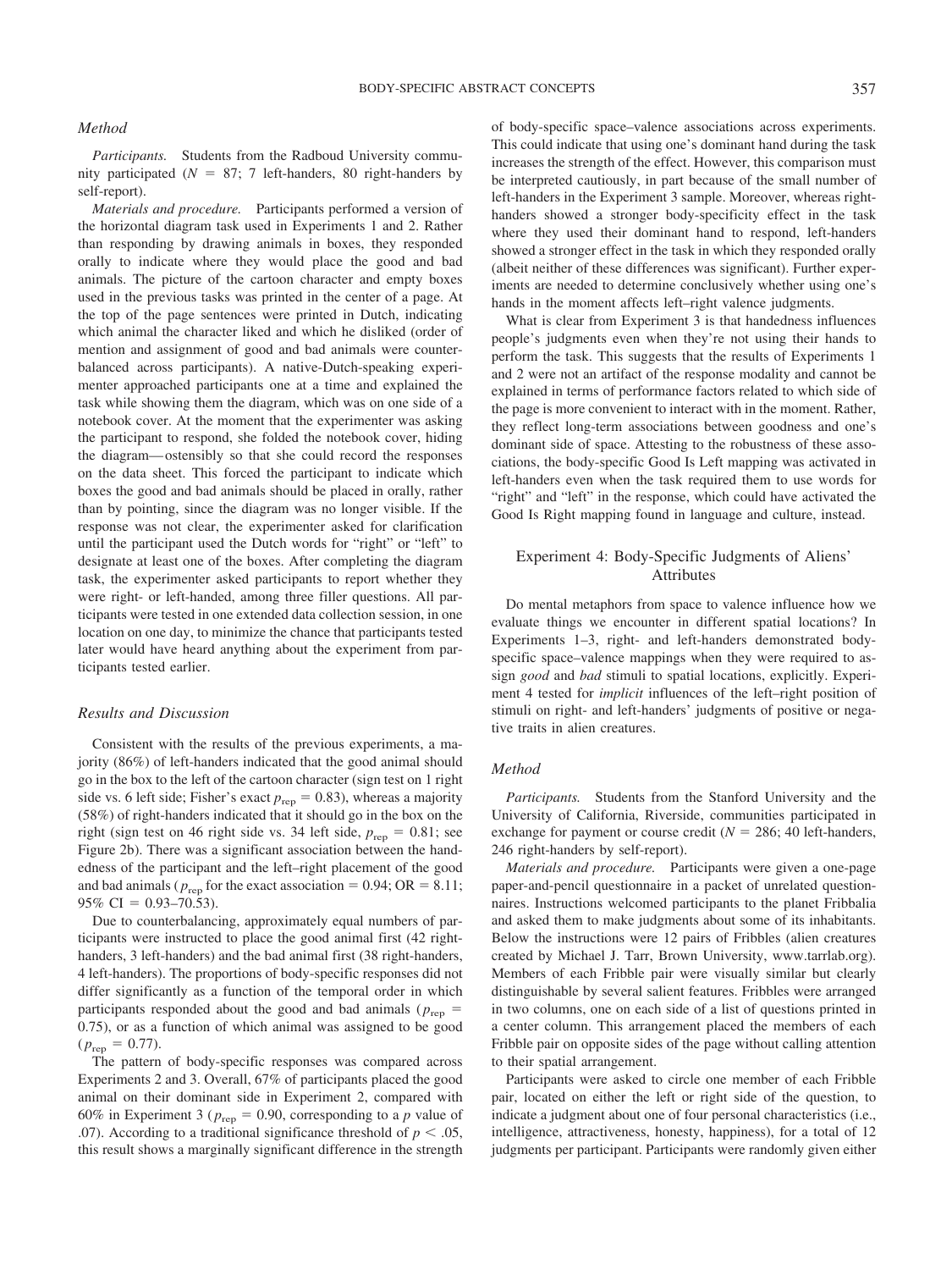the positive-wording version of the questionnaire (i.e., "Circle the Fribble who looks more intelligent"/"more attractive"/"more honest"/"happier") or the negative-wording version (i.e., "Circle the Fribble who looks less intelligent"/"less attractive"/"less honest"/ "sadder"). Both positive- and negative-polarity questions were used for two reasons. First, it is known that question polarity can influence scalar judgments in general (Clark, 1969), so using both positive and negative questions increases the generality of the results. Second, and more importantly, using both positive and negative wording allowed the valence of the response to be orthogonal to its location: For example, it was possible to make a happiness judgment consistent with the Good Is Right mapping either by circling the right Fribble in the positive wording condition (indicating that the right Fribble was happier) or by circling the left Fribble in the negative wording condition (also indicating that the right Fribble was happier). As such, it was possible to determine whether observed effects of stimulus location were due to participants' evaluation of the stimuli per se or simply to their preference to make circles on one side of the page versus the other, regardless of their assessment of the Fribbles' relative virtues.

The assignment of questions to Fribble pairs was counterbalanced across participants, and crucially, assignment of the members of each pair to the right or left side of the page was also counterbalanced to ensure that interitem differences could not result in spurious preferences for Fribbles located on the left or right side of the page (even if one Fribble of a pair was inherently more appealing than the other). After completing the Fribble task, participants were asked to report their handedness, among other demographic and filler questions. The questionnaire took approximately 1 min to complete.

#### *Results and Discussion*

For each of the 286 participants, the number of responses attributing positive characteristics to Fribbles on the right versus the left side of the page was tabulated. A total of 210 participants (74%; 31 left-handers, 179 right-handers) showed either a rightward or a leftward preference on average, and 76 participants (26%; 9 left-handers, 67 right-handers) showed no preference, selecting six Fribbles from the left column and six from the right column. The proportion of participants who showed no preference did not differ as a function of handedness (27% of left-handers, 23% of right-handers),  $\chi^2(1) = 0.24$ , Fisher's exact  $p_{\text{rep}} = 0.63$ , so these participants' data were excluded from further analysis.

Of the participants who showed a directional preference, a majority of left-handers (65%) attributed positive characteristics more often to Fribbles on the left of the page, whereas a small majority of right-handers (54%) attributed positive characteristics more often to Fribbles on the right of the page (left-handers: sign test on 11 right-side preference vs. 20 left-side preference,  $p_{\text{rep}} = 0.85$ ; right-handers: sign test on 96 right-side preference vs. 83 left-side preference,  $p_{\text{rep}} = 0.74$ ). As in the previous experiments, there was a reliable association between participants' handedness and their preference for Fribbles on the left versus the right of the page  $(p_{\text{rep}} = 0.94$ ; see Figure 3a). Binary logistic regression of left– right preference on handedness showed that the right-handers were about twice as likely as the left-handers to attribute more positive characteristics to Fribbles on the right side of the page (OR estimate = 2.10; 95% CI = 0.95–4.64).



*Figure 3.* Results of Experiments 4 and 5. 3a: Mean number of responses (out of 12) made by left- and right-handers in Experiment 4 (Fribbles task) indicating a preference for the Fribble on the left (dark bars) and the Fribble on the right (light bars). 3b: Mean number of responses (out of 12) made by left- and right-handers in Experiment 5 (shopping and jobs tasks) indicating a preference for the description on the left (dark bars) and the description on the right (light bars). Error bars indicate standard error of the mean.

Was this body-specific effect simply due to left-handers preferring to write responses on the left of the page and right-handers on the right? The positive and negative wordings required participants to make circles on different sides of the page to indicate which Fribbles had more positive characteristics. In a chi-square analysis, the pattern of body-specific responses was compared across the positive-wording and negative-wording versions of the questionnaire, in right- and left-handers combined. There was no reliable association between the wording of the questionnaires and the frequency with which participants' responses followed the Dominant Side Is Good mental metaphor,  $\chi^2(1) = 0.44$ ,  $p_{\text{rep}} = 0.68$ . Thus, the two versions of the questionnaire showed similar results. This rules out the possibility that participants simply circled Fribbles on the side of the page that was most convenient for them to reach. Rather, in judging intelligence, attractiveness, honesty, and happiness, participants were influenced by the left versus right location of the Fribbles, per se.

In summary, the right–left location of Fribbles influenced participants judgments of their personal characteristics differently in right- and left-handers, even though spatial location was irrelevant to the judgments. Among the majority of participants who showed a directional preference, left-handers were more likely than righthanders to show a Good Is Left bias, and right-handers were more likely than left-handers to show a Good Is Right bias. These results support the body-specificity hypothesis.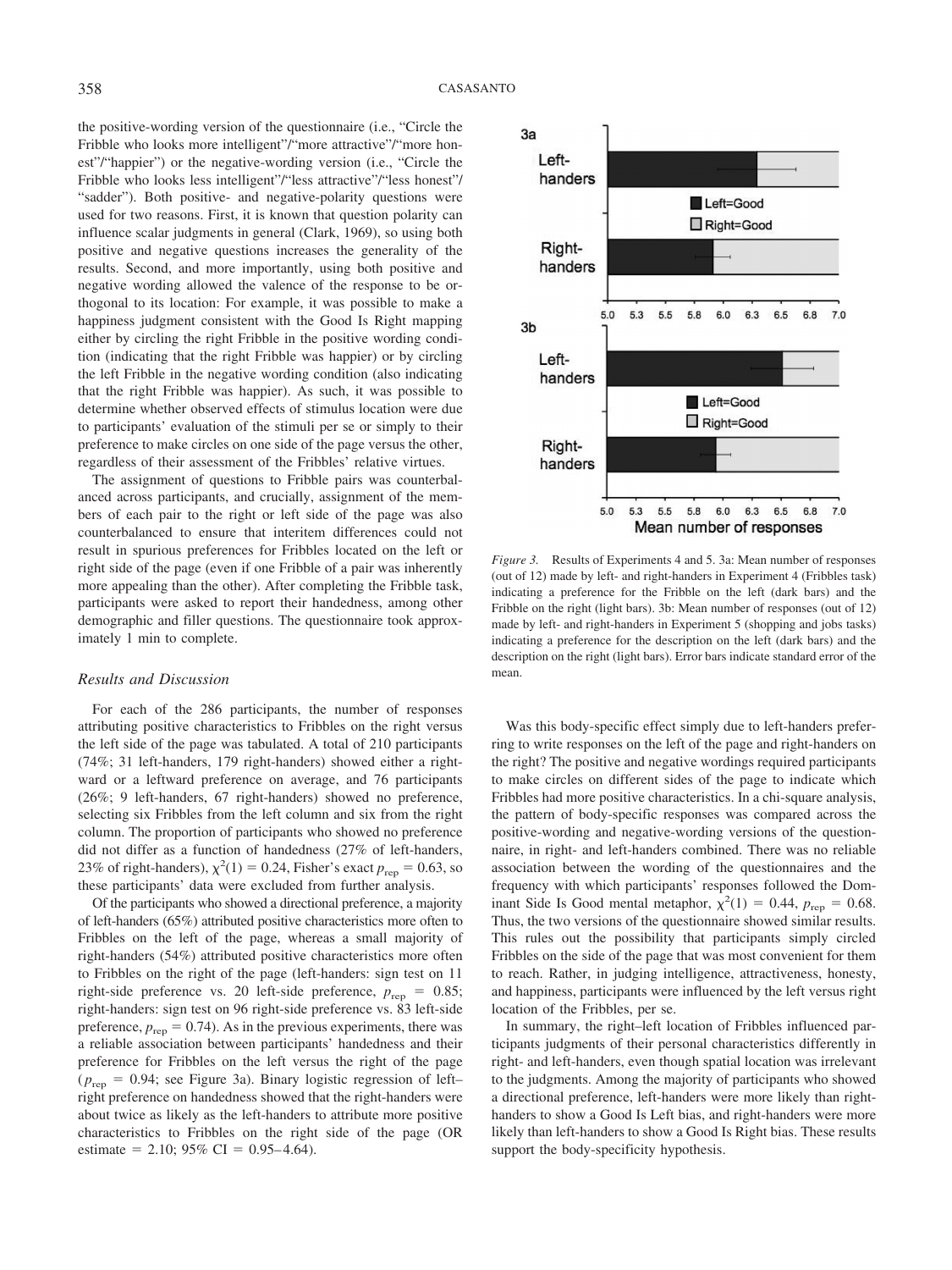# Experiment 5: Body-Specific Decisions About the Office and Marketplace

Experiment 5 was designed to determine whether the bodyspecific influences of spatial location apply not only to alien creatures but also to the kinds of everyday decisions that we make here on Earth. Rather than making decisions on novel pictures with no preexperimental semantic content, participants judged brief verbal descriptions of job applicants (in the job task) and familiar products that might be advertised in a newspaper or website (in the shopping task).

#### *Method*

*Participants.* Students from the Stanford University and the University of California, Riverside, communities participated in exchange for payment or course credit ( $N = 371$ ; 50 left-handers, 321 right-handers by self-report).

*Materials and procedure.* The participants were given a paperand-pencil questionnaire on two sides of a page, among unrelated questionnaires. On one side of the page was the job task. Participants were asked to imagine that they were in charge of hiring new personnel for their company and that they had narrowed the choices to two candidates for each of six jobs (programmer, graphic designer, security guard, advertising copywriter, administrative assistant, and child daycare manager). Their job was to decide whom to hire on the basis of brief descriptions of the candidates arranged in columns on the left and right sides of the page (as in the Fribbles task). The names of the jobs were listed in the center of the page, separating the pairs of descriptions to the right and left without calling attention to their spatial location. For each job, participants were instructed to circle the description of the candidate they would be more likely to hire and to cross out (with an *X*) the description of the candidate they would be less likely to hire. Descriptions were intended to make candidates comparable yet distinctive. For example, one applicant for the programmer position was an engineering major from Virginia Tech who programs in Perl, and the other was a math major from Georgia Tech who programs in Python.

On the other side of the questionnaire was the shopping task, identical in design to the job task. Participants were asked to imagine that they were shopping for six products (dish soap, mattress, carpet, desk chair, family car, inflatable kiddie pool) and that they had searched the Internet and narrowed their choices to two competing brands for each product. Now their task was to decide which product to buy on the basis of brief product descriptions, which were listed in columns on the right and left of the product names. For example, one brand of dish soap boasted that it killed germs, was fresh-scented, and moisturized hands, and the other that it was antibacterial, was clean smelling, and conditioned skin. For each item, participants were instructed to circle the description of the product they would be more likely to buy and to cross out (with an *X*) the description of the product they would be less likely to buy.

For both the job and shopping tasks, participants made an equal number of responses on the right and left of the page, one circle and one cross for each pair of descriptions. The order in which they were instructed to make circles and crosses was counterbalanced across subjects, so preference (preferred item, dispreferred item) was orthogonal to the temporal primacy of responses (first item circled or crossed out, second item circled or crossed out). The order of the job and shopping tasks was also counterbalanced across subjects, as was the assignment of the members of each pair of descriptions to the right or left side of the page, to ensure that interitem differences could not result in spurious preferences for items located on the left or right side of the page. Each participant made a total of 12 responses. After completing both tasks, participants were asked to report their handedness, among other demographic and filler questions. The questionnaire took 1–2 min to complete.

## *Results and Discussion*

Responses to the job and shopping questions were combined for all analyses. For each of the 371 participants, the number of people and products selected on the right side versus the left side of the page was tabulated. A total of 272 participants (73%; 35 left-handers, 237 right-handers) showed either a rightward or a leftward preference on average, and 99 participants (27%; 15 left-handers, 84 right-handers) showed no preference, selecting six items from the left column and six from the right column. The proportion of participants who showed no preference did not differ as a function of handedness (30% of left-handers, 26% of right-handers),  $\chi^2(1) = 0.18$ , Fisher's exact  $p_{\text{rep}} = 0.62$ , so these participants' data were excluded from further analysis.

Of the participants who showed a directional preference, a majority of left-handers (74%) attributed positive characteristics more often to people or products on the left side of the page, whereas a small majority of right-handers (52%) attributed positive characteristics more often to items on the right side of the page (left-handers: sign test on 10 right-side preference vs. 29 left-side preference,  $p_{\text{rep}} = 0.99$ ; right-handers: sign test on 123 right-side preference vs. 114 left-side preference,  $p_{\text{rep}} = 0.64$ ). There was a reliable association between handedness and preference for descriptions on the left versus the right of the page by Fisher's exact test ( $p_{\text{ren}}$  for the exact association = 0.99; see Figure 3b). Binary logistic regression showed that right-handers were more than twice as likely as left-handers to attribute more positive characteristics to people or products described on the right side of the page (OR estimate  $= 2.69$ ; 95% CI  $= 1.25 - 5.76$ ). These results demonstrate implicit body-specific preferences, corroborating the results of Experiment 4.

A final set of analyses was conducted with the pooled data from Experiments 1–5 to assess the association of handedness and left–right preference overall. When all participants in the horizontal condition of Experiment 1, all in Experiments 2–3, and all who showed a left–right preference in Experiments 4 –5 were combined  $(n = 777; 110$  left-handers, 667 right-handers), the results showed that 59% of participants made judgments consistent with the predictions of the body-specificity hypothesis (sign test on 458 with the hypothesis vs. 319 against the hypothesis,  $p_{\text{rep}} = 0.99$ ). Of the left-handers, 72% showed a Good Is Left preference (sign test on 31 right side vs. 79 left side,  $p_{\text{rep}} = 0.99$ ), and of the righthanders, 57% showed a Good Is Right preference (sign test on 379 right side vs. 288 left side,  $p_{\text{rep}} = 0.99$ ). By Fisher's exact test, there was a highly significant association between handedness and left–right preference ( $p_{\text{ren}}$  for the exact association = 0.99). Binary logistic regression showed that, overall, right-handers were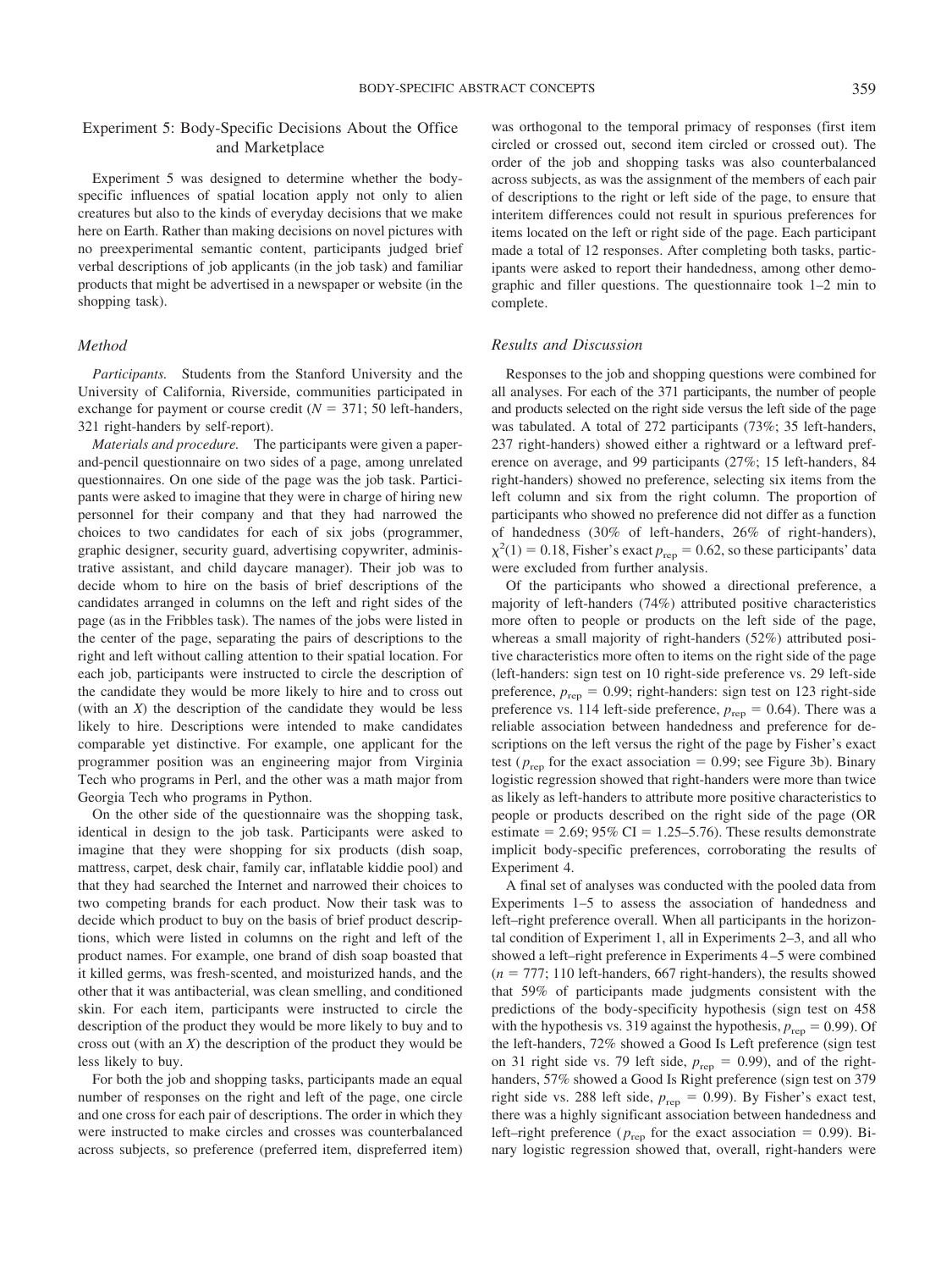more than three times as likely as left-handers to associate positive responses with the right side of the page (OR estimate  $= 3.35$ ;  $95\%$  CI = 2.15–5.21).

#### General Discussion

Five experiments demonstrated associations between horizontal space and the mental representation of abstract concepts with positive and negative emotional valence. These associations differed between right- and left-handers. Right-handers were more likely than left-handers to associate *right* with positive ideas and *left* with negative ideas. Left-handers were more likely than right-handers to associate *left* with positive ideas and *right* with negative ideas. Right- and left-handers tended to link good things like intelligence, attractiveness, honesty, and happiness with opposite sides of left– right space, each group associating them more strongly with their dominant side. By contrast, both left- and right-handers showed the same preference to associate good things with *up* and bad things with *down*. This pattern of results was predicted on the basis of the body-specificity hypothesis and demonstrates that people with different bodies (in this case, right- and left-handers) form correspondingly different mental representations, even in highly abstract conceptual domains.

#### *Distinguishing Influences of Language, Culture, and Body*

Previous experiments have been unable to determine whether mental metaphors from space to valence arise in the individual learner due to correlations in bodily experience or to correlations in linguistic experience*.* The vertical condition of Experiment 1 illustrates this difficulty. The data from this nonlinguistic task validate the mental metaphor Good Is Up, which is evident in many linguistic metaphors. Yet, like previous results that have revealed implicit mappings from vertical space to valence (e.g., Casasanto & Dijkstra, 2009; Casasanto & Nabieva, 2007; Meier & Robinson, 2004; Stepper & Strack, 1993), these data are equivocal regarding the origins of this mental metaphor. On an embodied interpretation, participants put the good animal on top because they have generalized associative links between bodily action and emotion (e.g., standing tall when we feel proud). But on an alternative interpretation, they put the good animal on top because they habitually use linguistic expressions that conflate space and valence (e.g., *high* on life), and this linguistic experience has led to the creation of links between nodes representing *height* and *happiness* in an amodal conceptual network. Because embodied theories and amodal alternatives make the same behavioral predictions (in this and many other cases), it is not clear to what extent the mental metaphor Good Is Up arises in individuals (a) from correlations between their perceptuomotor and emotional experiences or (b) from correlations between vertical space and valence in linguistic and cultural conventions. Everyone is exposed to both kinds of correlations during development, so it is likely that both direct bodily experience and linguistic/cultural experience contribute to the formation of Good Is Up. But the relative contributions of these sources of experience remain unknown.

The body-specificity hypothesis allows us to distinguish the influences of bodily and linguistic/cultural experience unequivocally for mappings from left–right space to valence. The contrasting mental metaphors exhibited by left- and right-handers in Experiments 1–5 cannot be explained by conventions in language or culture. In English-speaking cultures (and many others), cultural and linguistic conventions associate the right with ideas and actions that are good or allowable and the left with ideas and actions that are bad or prohibited. Conversely, there appear to be no linguistic or cultural conventions that link the left with things that are good.<sup>3</sup> Both enculturation and body-specificity could potentially account for the Good Is Right mapping, which was stronger in right-handers, but only body-specificity can explain (a) the Good Is Left mapping found in the majority of left-handers and (b) the difference between right- and left-handers' judgments.

#### *Experience and Mental Simulation of Experience*

The question of whether concepts and word meanings are embodied must be addressed on at least two time scales: How did they develop in the individual learner, and how are they instantiated online during thinking and language use? An answer to the former question concerning concepts' experiential origins seems a prerequisite for the latter concerning the representational format in which experiences are recapitulated online. In order to support the claim that instantiating concepts requires people to create modalityspecific mental simulations of physical actions or bodily states (see Barsalou, 1999; Feldman, 2006; Gallese & Lakoff, 2005; Goldstone & Barsalou, 1998; Prinz, 2002) one must specify the actions or states that could serve as their basis.

The present data provide evidence that abstract concepts with positive and negative valence are embodied insomuch as their mental representation depends, in part, on particulars of an individual's body: possibly on the mere fact of having the bodily trait of being right- or left-handed but presumably also on correlations between emotional states and lateralized physical actions. Thus, at least some abstract concepts have an embodied origin. It remains to be determined whether these concepts also have an embodied instantiation online, in modality-specific regions of the brain.

#### *Formation of Body-Specific Mental Metaphors*

What is the mechanism by which bodily differences cause body-specific mappings to emerge? It is proposed that the Good Is Right and Good Is Left mental metaphors are created in right- and left-handers, respectively, via correlational learning (Hebb, 1949) over a lifetime of lopsided perceptuomotor experience. People come to implicitly associate good things more strongly with the side of space they can interact with more fluently (their dominant side) and bad things with the side of space they interact with less fluently (their nondominant side).

This proposal is consonant with other experimental data linking perceptuomotor fluency with positive affective judgments (Beilock & Holt, 2007; Oppenheimer, 2008; Reber et al., 1998; Van den Bergh et al., 1990), and it makes a number of testable predictions. For example, if asymmetries in perceptuomotor flu-

<sup>&</sup>lt;sup>3</sup> One possible exception to the general rule that "left is bad" in linguistic and cultural conventions is that in the United States and some European countries, liberal political views are said to be on the left of the political spectrum. However, the valence of this spatial–political mapping is not fixed with respect to positive or negative valence; rather, whether "politically left" is good or bad varies according to the politics of the individual.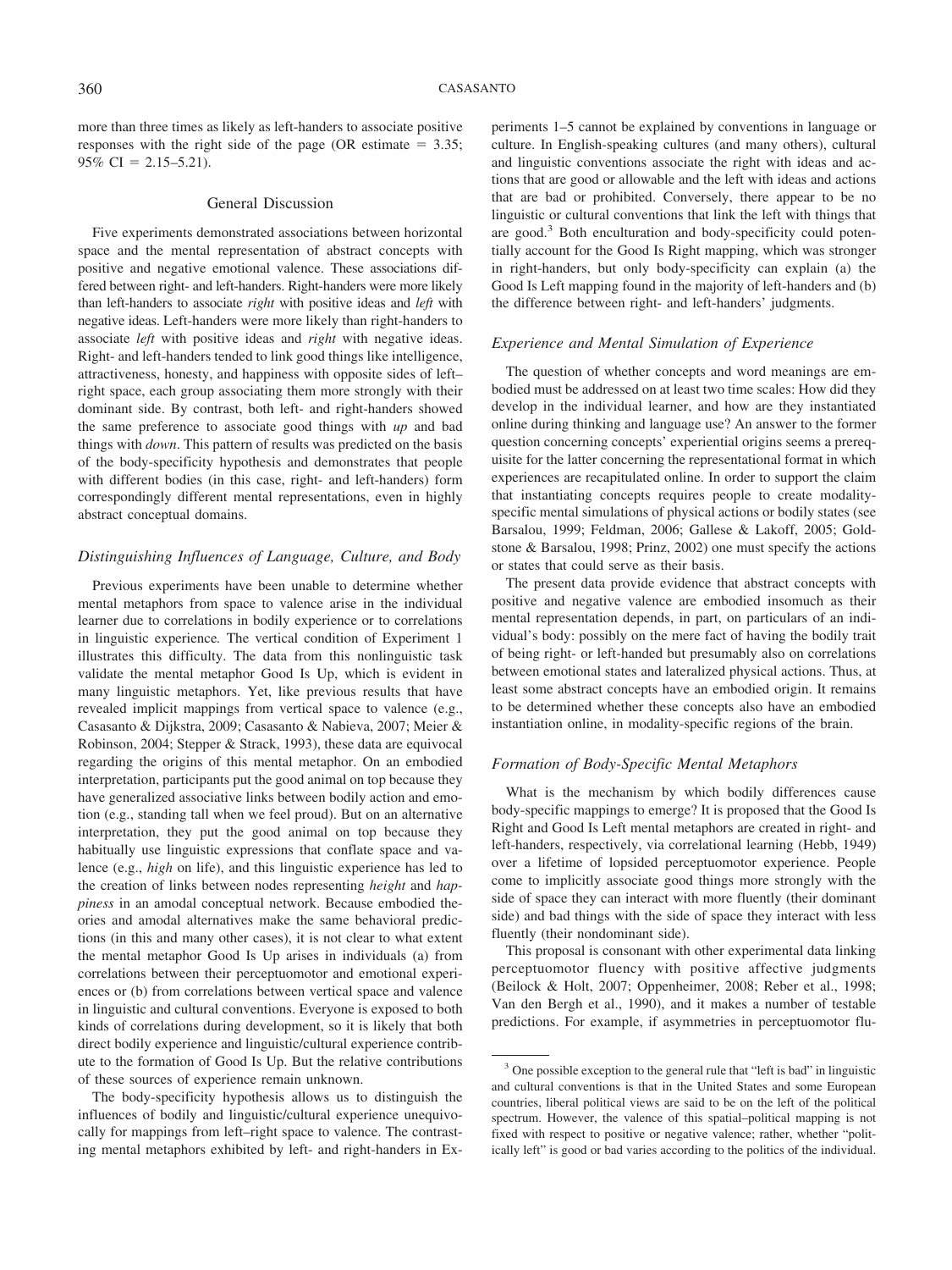ency give rise to body-specific associations between space and valence, then preferences for the dominant side of space should be strongest in individuals who are strongly "handed" and weakest in individuals who are ambidextrous (Oldfield, 1971). Furthermore, the development of body-specific mental metaphors in children should be linked to the emergence of their handedness. Finally, if body-specific mental metaphors from space to valence result from asymmetries in perceptuomotor experience (and assuming that the resulting associations remain somewhat plastic throughout the lifetime), then changes in the body that necessitate systematic changes in the way an individual interacts with the physical environment should produce corresponding changes in the strength of implicit directional preferences: A right-hander whose dominant hand is injured or lost should, over time, exhibit a weakening or even a reversal of the Good Is Right mapping. Further experiments are needed to test these predictions.

An alternative possibility is that body-specific mental metaphors have a purely genetic origin, and their development is not mediated by asymmetric perceptuomotor activity. Rather, that which gives rise to handedness also gives rise to contrasting directional preferences in left- and right-handers (see the *Are the Neural Substrates of Affect and Motivation Body-Specific?* section below**).** The proposal that body-specific space–valence mappings are based entirely on genes rather than physical experience seems difficult to motivate, but it is not ruled out by the present data, which can only establish a correlation between handedness and preference. Importantly, the data presented here would still support the main theoretical claim of body-specificity (that people with different bodies think differently in corresponding ways) and the main empirical claim of this article (that right- and left-handers have body-specific mental metaphors for valence), even if body-specific preferences were found to be activity-independent.

## *Relationships Between Mental Metaphors and Linguistic Metaphors*

Why is the right side conventionally the good side across many languages and cultures? The fact that left- and right-handers adhere to the same linguistic and cultural conventions may appear, at first, to argue against the possibility that these conventions have a bodily origin. In principle, linguistic and cultural conventions could always reflect the body-specific mental metaphors of their users, but this is not the case: Left-handers do not greet others with left-handed handshakes or refer to a correct response as "the left answer." Consider the confusion that could ensue if this were the case: When someone told you that your answer was "right," you would need to find out whether the speaker was right- or lefthanded in order to determine whether your answer was correct or incorrect! A tacit agreement among members of a community to conform to linguistic and cultural conventions that reflect the implicit body-specific mental metaphors of the majority avoids confusion and facilitates communication. Right-handers predominate in the population worldwide. Thus, the finding of a bodyspecific preference for the right in right-handers provides a potential explanation for the prevalence of the Good Is Right mapping across languages and cultures.

Good Is Left is a mental metaphor without any corresponding linguistic metaphors. This discovery, coupled with the ubiquity of the Good Is Right mapping, has implications for language-based approaches to conceptual structure (e.g., Evans, 2004; Lakoff & Johnson, 1980, 1999; Talmy, 1988). Linguistic data could be interpreted as evidence that (a) people conceptualize goodness metaphorically in terms of rightward space, (b) the Good Is Right mental metaphor is universal, both within and across cultures, and (c) Good Is Left does not exist as a mental metaphor; its existence is made doubtful by the absence of supporting linguistic metaphors and is ruled out by the presence of conflicting "left is bad" idioms across language and cultures. But the present data challenge all three of these conclusions. We must be cautious when trying to infer conceptual structure from patterns in language and to discover conceptual universals on the basis of linguistic universals.

It is possible, in principle, that people have two mental metaphors from right–left space to valence, one based on patterns in language and culture and the other on patterns of direct bodily experience. If so, the two would be congruent for right-handers but incongruent for left-handers (for whom language and culture associate *good* with *right*, but bodily experience associates *good* with *left*). This makes a simple prediction: Assuming the influences of the two metaphors on an individual's behavior are roughly additive, the Good Is Right bias in right-handers should be stronger than the Good Is Left bias in left-handers. But this prediction is not supported by the results of Experiments 1–5. On the contrary, across experiments, the body-specific pattern tended to be stronger in left-handers than in right-handers (see the *How Does "Good Is Left" in Lefties Compare With "Good Is Right" in Righties?* section below). These data do not provide any evidence for an implicit Good Is Right mental metaphor based on patterns in language and culture that are shared by both right- and lefthanders.

Does the existence of linguistic expressions like "the right answer" imply the existence of the mental metaphor Good Is Right in all English speakers (including left-handers), despite the absence of evidence in the present data? Not necessarily. Expressions linking *right* with "good" do not appear to be metaphors but rather polysemies or frozen idioms (Keysar & Bly, 1995; Murphy, 1996, 1997). The fact that speakers understand "the right answer" does not entail that they do so by activating associative mappings from the source domain of horizontal space; *right* in this sense may be understood nonmetaphorically. As such, left-handers should understand these linguistic expressions as easily as do right-handers, despite the difference in their implicit mental metaphors.

Productivity and systematicity are hallmarks of the kinds of linguistic expressions that are understood via mental metaphors (Lakoff & Johnson, 1980, 1999). These traits are evident in linguistic metaphors that associate vertical space and valence. The idea "he got happier" can be expressed with a conventional metaphor like "his spirits rose" but also with a variety of related metaphors that are likely to be understood effortlessly even if they are novel (e.g., "his spirits soared," "sailed," "climbed," "skyrocketed"). Furthermore, these expressions linking *up* with "happy" are systematically related to expressions linking *down* with "unhappy" (e.g., "his spirits sank," "plunged," "plummeted," "nosedived"). Degrees of happiness or sadness can be expressed as locations along a vertically spatialized happiness continuum.

By contrast, linguistic expressions that associate horizontal space and valence tend to be unproductive and unsystematic. The idiom "I've got two left feet" means "I'm clumsy," but this meaning is lost if the expression is varied even slightly (e.g., "I've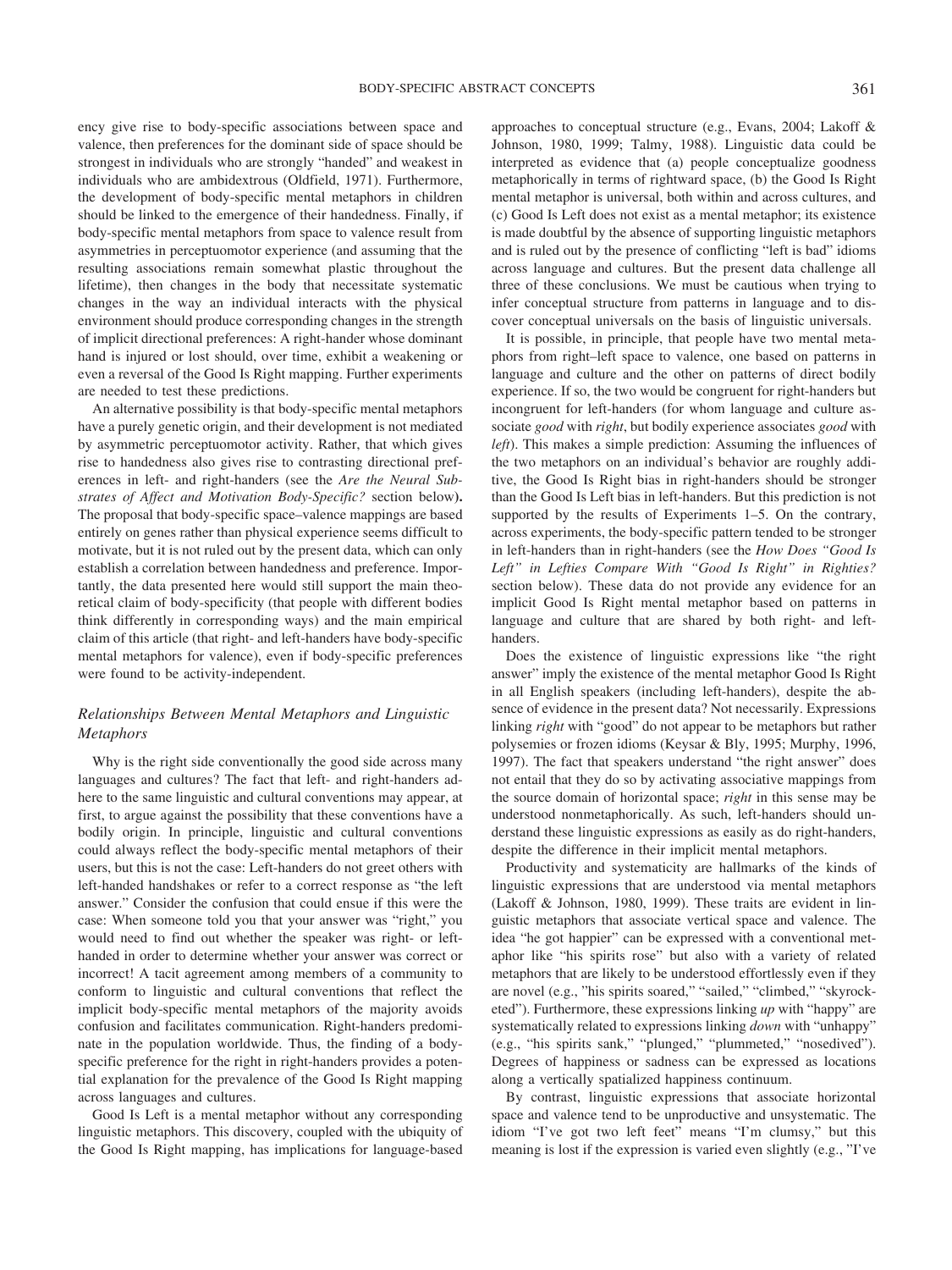got two left soles," "two left ankles," "two left toes," "two left shoes"). Furthermore, having two left feet does not indicate a position along a horizontally spatialized clumsiness continuum. "I've got two right feet" does not mean "I'm graceful." Likewise, "the left answer" does not mean "the wrong answer." "My righthand man" means "a close associate," but "my left-hand man" does not mean "a distant associate"; "out in left field" means "eccentric," but "out in right field" does not mean "mainstream." If space is used unsystematically as in these right–left idioms, then spatial relations cannot be used to support inferences about relative goodness or badness. As such, it is unlikely that these linguistic expressions are understood metaphorically via mappings from space to valence.

Right–left idioms in language and culture that express ideas with positive and negative valence may be related to body-specific mental metaphors in right-handers. But based on the nature of these idioms in English and Dutch, and on the experimental data presented here, it appears that this relationship is largely historical. This is true, at least, for English speakers in California and Dutch speakers in the Netherlands. In cultures with strong left-hand taboos, where left–right valence mappings are more salient, these cultural conventions could give rise to active mental metaphors (Kövecses,  $2005$ ). If so, it may be possible to observe additive relationships between culture-specific and body-specific mappings. For example, left-handers in Islamic cultures might show an attenuation of the body-specific preference for the left (which conflicts with the strong culture-specific Bad Is Left metaphor), and right-handers an accentuation of the body-specific preference for the right (which is supported by the culturally constructed Good Is Right metaphor).

## *How Does "Good Is Left" in Lefties Compare With "Good Is Right" in Righties?*

Across all five experiments, there was a tendency for the Good Is Left mapping in left-handers to be stronger than the Good Is Right mapping in right-handers. The strength of the body-specific preference differed significantly between groups only in Experiment 5 (Fisher's exact test for the difference between the proportions of body-specific responses in left- and right-handers,  $p_{\text{rep}} =$ 0.99) and in the combined data from all participants who showed a left–right bias in Experiments 1–5 ( $p_{\text{rep}} = 0.99$ ). This finding was unexpected and should be interpreted with caution for a combination of reasons, foremost of which is that this unpredicted trend was nonsignificant in four out of five experiments. Furthermore, the large difference in the number of left- and right-handed participants complicates comparison of the strength of bodyspecific preferences across groups.

Two potential explanations for the observed pattern merit further investigation. First, asymmetries in perceptuomotor experience may be more salient for left-handers, who are habitually inconvenienced by customs and devices designed for righthanders. More salient perceptuomotor asymmetries could result in stronger associations between actions with the dominant hand and experiences with positive emotional valence. Second, culturespecific mental metaphors may be interacting with the bodyspecific left–right spatialization of valence through a blending of three metaphorical mappings. According to the implicit mental number line in English speakers, the first in a series (or a pair) is the leftmost (Dehaene, Bossini, & Giraux, 1993). Linguistic expressions like "the prime example" conflate primacy with goodness (i.e., this phrase can mean the *first* example, the *best* example, or both). Speakers of languages like English may be predisposed to consider the *leftmost* item to be the *first* and therefore the *best.* This metaphorical blend of *left*, *first*, and *best* should result in a culturally constructed Good Is Left bias in all participants, which would reinforce the body-specific Good Is Left bias in left-handers but work against the body-specific Good Is Right bias in right-handers.

#### *Body-Specific Interpretation of Previous Findings*

Studies from disparate literatures have reported associations of direction, preference, and handedness in specialized domains such as spatial navigation, music perception, and facial emotion processing. Body-specificity may provide a unifying account of these data. Patrons in American museums reportedly show a strong bias to turn right when they enter a gallery (Robinson, 1933). This is true in spite of museum curators' tendency to create exhibits that begin on the left and proceed rightward, consistent with the direction of reading and writing in English. Scharine and McBeath (2002) tested two explanations for the right-turn bias: handedness and driving experience. Right- and left-handed American participants (who drive on the right side of the road) and English participants (who drive on the left) performed a simple T maze. They were asked to walk down an aisle formed by two parallel sets of bookshelves in a university library and to find the target (a sticky note) hidden at the end of one of the bookshelves. There were significant effects of driving experience: The Americans were more likely to turn right at the end of the bookshelves, and the English to turn left. But the strongest predictor of turning preference was handedness: Both American and British participants were biased to search for the target by turning toward their dominant side. Scharine and McBeath characterized this finding as a "locomotive directional bias" (2002, p. 249), which may be limited to spatial navigation. Alternatively, this turning bias may be one instance of a more general body-specific preference for things located on one's dominant side of space.

Affective judgments about music also depend, in part, on location and handedness. McFarland and Kennison (1989) played right- and left-handers excerpts from instrumental musical pieces that evoke positive or negative emotions. Excerpts were presented through a single headphone placed over the participant's right or left ear. Right-handers reported experiencing more positive emotions when music was presented on the right; left-handers showed the opposite pattern, reporting more positive emotions when music was presented on the left.

Studies of emotional face processing show compatible results. In one experiment, right-handers tended to judge faces as expressing a more negative emotion when they appeared briefly on the left side, consistent with the Good Is Right mapping (Natale, Gur, & Gur, 1983). In another experiment, left-handers rated faces as expressing a more positive emotion when they appeared on the left of the screen and a more negative emotion when they appeared on the right, consistent with the Good Is Left mappings (Everhart, Harrison, & Crews, 1996).

It appears that no domain-general Good Is Left preference has been reported previously, but a Good Is Right preference consistent with the present results was discovered serendipitously by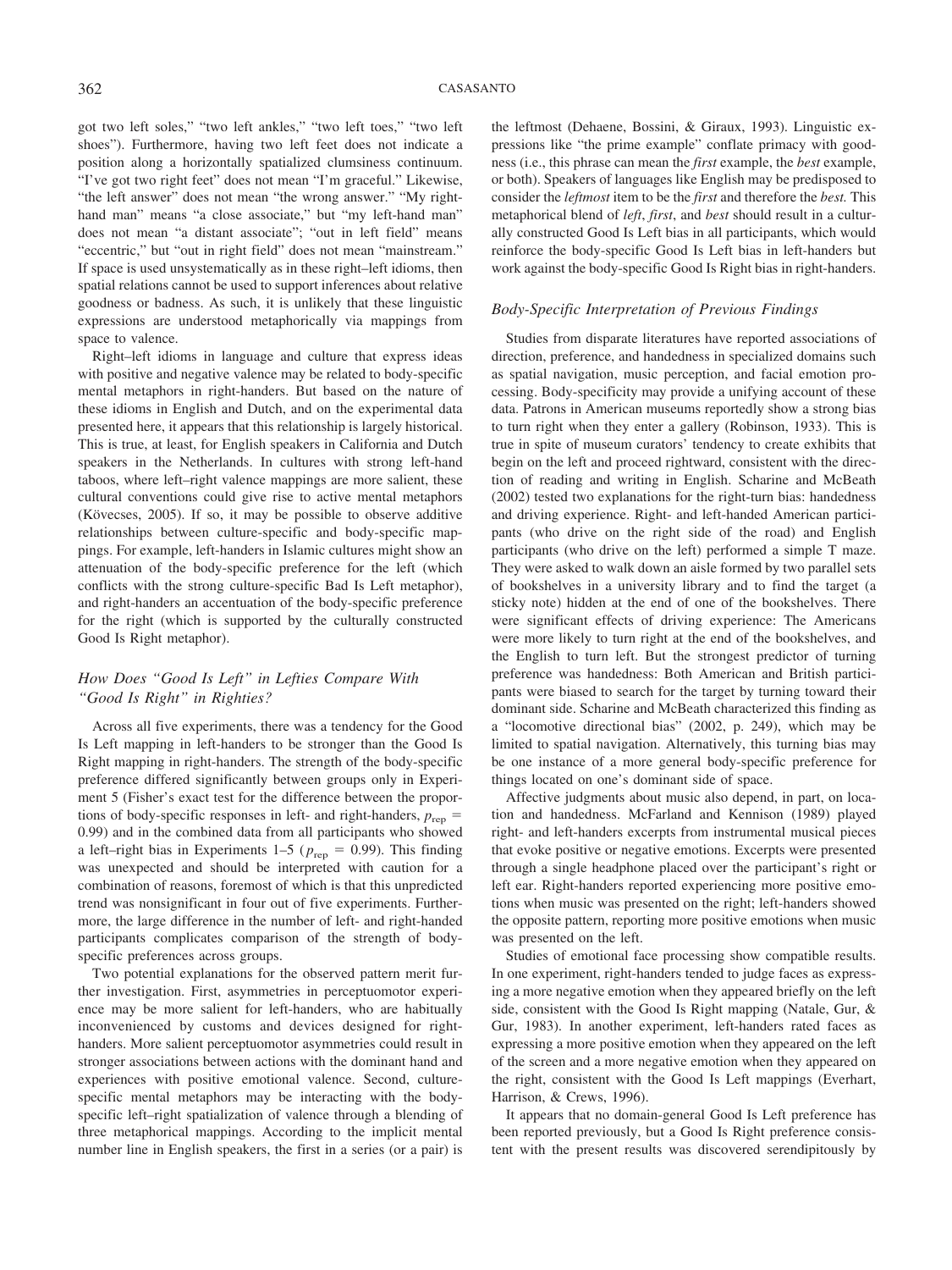Wilson and Nisbett (1978). They asked participants to evaluate the quality of four nylon stockings that, unbeknownst to them, were identical in all but one respect: Each stocking had been treated with a different scent. The stockings were hung side-by-side on a rack with their left to right order counterbalanced across participants. Scent had no effect on participants' evaluations, but to the experimenters' surprise, the left to right position did: The farther an item was to the right of the row, the more likely it was to be selected as superior. Nisbett and Wilson did not know the cause of the rightward bias but speculated that it was a temporal order effect (since participants generally inspected the stockings serially from left to right). While temporal order may have been one influence, the present data suggest an alternative account: Perhaps participants preferred stockings on their dominant side. Given the predominance of right-handers in the population, most of Nisbett and Wilson's participants were probably right-handed, and so on average they would have preferred items on the right.

# *Are the Neural Substrates of Affect and Motivation Body-Specific?*

The results of Experiments 1–5 suggest a possible reinterpretation of a well-established pattern in cognitive–affective neuroscience. Dozens of experiments have investigated the hemispheric laterality of emotional valence and of approach and avoidance behavior. Approach-related behavior (correlated with positive valence) has been lateralized to the left hemisphere, and avoidancerelated behavior (correlated with negative valence) to the right hemisphere, particularly in the frontal lobes (e.g., Ahern & Schwartz, 1979; Cretenet & Dru, 2004; Davidson, 1992; Davidson et al., 1990; Davidson & Fox, 1982; Dimond, Farrington, & Johnson, 1976; Killgore & Yurgelun-Todd, 2007; Maxwell & Davidson, 2007; Natale, Gur, & Gur, 1983; Schiff & Bassel, 1996).4 This pattern of hemispheric specialization has achieved the status of scientific fact. Yet, most of the studies that demonstrate the pattern have exclusively tested right-handed participants. Thus, the established laterality of positive/approach and negative/ avoidance behaviors may obtain only (or primarily) for righthanders.

On a body-specific interpretation of the available data, perhaps positive emotions and approach behaviors are not mediated by the left frontal lobe, universally; rather, perhaps they are mediated by the frontal lobe that controls the dominant hand. From early childhood, we tend to reach for (i.e., approach) things that we evaluate as positive and not to reach for things that we evaluate as negative. This gives rise to associations of positive stimuli and approach behaviors with the dominant hand (the hand we usually reach with), which could be mediated by the contralateral frontal lobe, in or near relevant motor areas.

Conversely, negative emotions and avoidance behaviors may be mediated by the frontal lobe that controls the nondominant hand. This requires a slightly different explanation, because it is unlikely that we prefer to reach for negative things with our nondominant hands (moreover, reaching is an approach behavior, no matter what we're reaching for). The association of our nondominant hand with negative stimuli and avoidance behavior may arise, in either evolutionary or developmental time, due to (a) the act of separating what we want from what we don't, (b) negative outcomes of actions with our nondominant hands, and (c) defensive actions.

First, if we use our nondominant hand to push away things that we don't want, this leaves the dominant hand free to grasp and manipulate things we that do. Imagine picking an apple or shelling a nut. To separate an apple from the tree, we're likely to hold the branch with our nondominant hand (pushing it away) while picking the fruit with our dominant hand (pulling it toward us). Likewise, after we crack a nut, we're likely to hold the shell (which we don't want) in our nondominant hand while picking out the meat with our dominant hand.

Second, even though we prefer to use our dominant hand for manipulating objects, sometimes we end up using our nondominant hand due to functional constraints: when the object is located on our nondominant side or when our dominant hand is busy. The outcome is often frustrating. Such experiences could discourage approach behaviors with our nondominant hands and help to establish an association between our nondominant side and negative outcomes.

Third, if we use our nondominant hand to fend off attack (an avoidance behavior), this leaves our dominant hand free to retaliate (an approach behavior) or to perform more complicated defensive actions. Sword fighters in previous centuries raised the shield with the nondominant hand while wielding the sword offensively with the dominant hand (Gould, 1908, in Scharine & McBeath, 2002). Consistent with this proposal, Coren (1992) demonstrated a natural startle response in which right-handers raised their left hand higher than their right, and left-handers raised their right hand higher than their left, both groups shielding their faces with the nondominant hand in response to perceived danger.

If the hemispheric laterality of affective-motivational systems correlates with manual action tendencies, it should reverse between right- and left-handers. This proposal is speculative, but it is consistent with the music-processing and face-perception studies reviewed above. Due to the crossing of auditory and visual pathways, stimuli were processed initially by the hemisphere contralateral to the side on which they were presented. Thus, positive judgments could have resulted from initial processing by the right hemisphere in left-handers and by the left hemisphere in righthanders, consistent with a body-specific reversal of hemispheric specialization for positive and negative affect.

Although suggestive, these studies do not conclusively establish whether hemispheric specialization for positive and negative affective processing differs between right- and left-handers. Stimuli that were rated more positively were processed initially by the hemisphere that controls the dominant hand, but they were also presented on the participant's dominant side of space; thus, the side on which stimuli appeared was confounded with the hemisphere in which they were initially processed. As such, the finding that right- and left-handers produce contrasting affective judgments on laterally presented stimuli does not entail that affectivemotivational systems are lateralized differently in right- and left-

<sup>4</sup> Affective states and motivational states are correlated, but they are also separable. Maxwell and Davidson (2007) conducted a study exploring both positive/negative valence and approach/avoidance behaviors. In a footnote, they reported that the one left-handed participant they tested showed a reversal of the hemispheric specialization found in right-handers.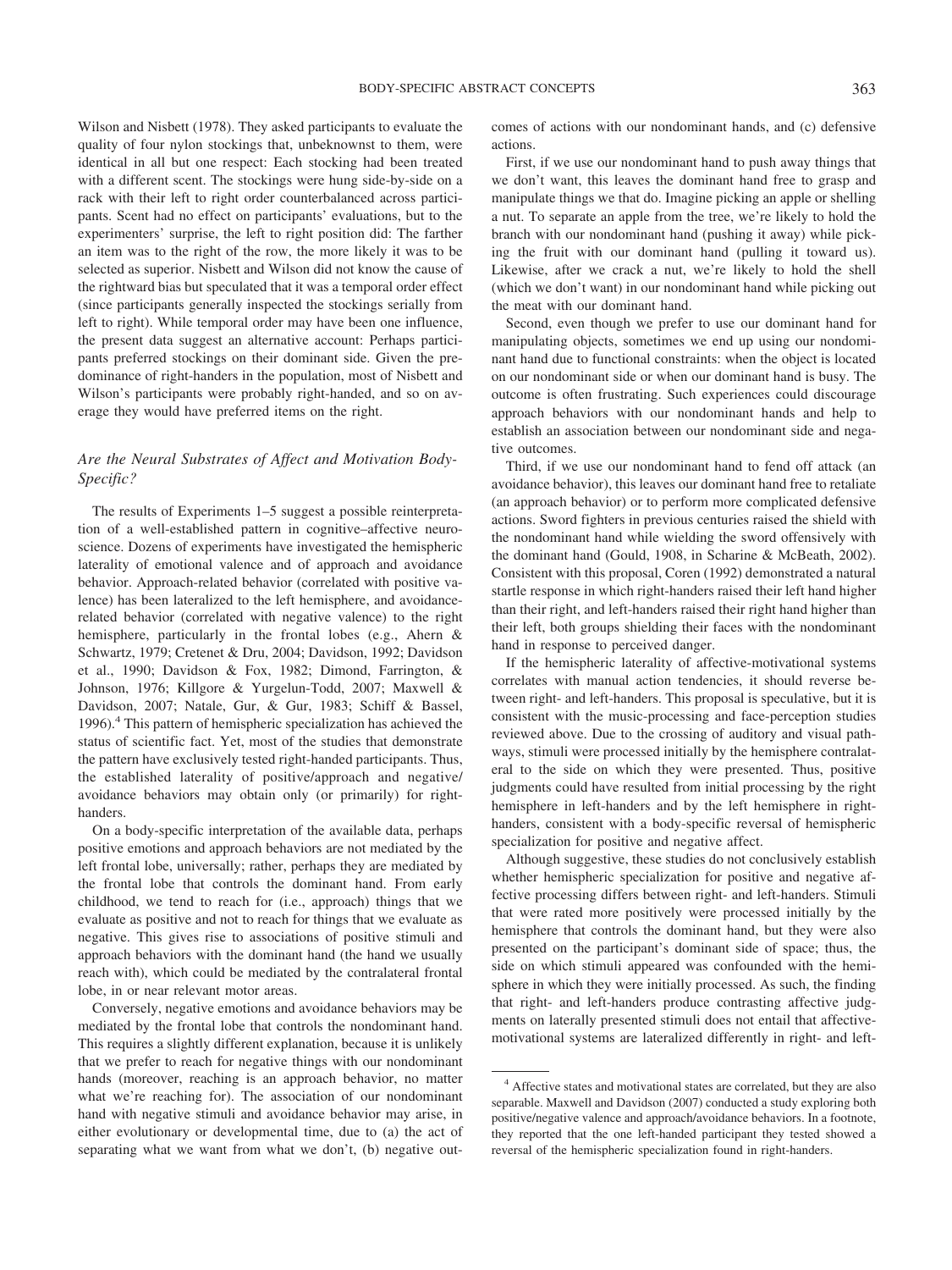handers' brains. The same data could be interpreted as evidence that right- and left-handers form different associations between left–right location and positive–negative emotion in long-term memory, despite similar neural localization for positive/approach and negative/avoidance behaviors.

The present experiments are also equivocal regarding the neural correlates of body-specific preferences for the left or right side of space. Presumably, the diagrams, Fribbles, and verbal descriptions were all processed bilaterally by the visual system. Written responses were programmed primarily by motor areas contralateral to the dominant hand, but it is unlikely that this difference between right- and left-handers was responsible for the observed effects, given that a similar pattern of results was found in Experiment 3 (where participants made no manual responses). We can conclude, on the basis of the present data, that selective processing of stimuli and responses by one hemisphere is not necessary to generate body-specific valence judgments. Beyond this, the neural underpinnings of body-specific preference judgments remain unclear.

If, indeed, the hemispheric laterality of affective-motivational systems were found to vary with hand dominance, this finding would contribute substantially to our understanding of relationships between emotion and action in the brain. A further question would concern the direction of causation between body-specific hemispheric specialization for affect and body-specific space– valence associations. In principle, genetically determined hemispheric differences in affective processing between right- and left-handers could give rise to body-specific space–valence mappings. Alternatively, body-specific hemispheric specialization for affective processing could emerge over the course of development, on the basis of learned action– emotion correlations, as right-and left-handers use their dominant hand preferentially for positive/ approach behaviors and their nondominant hand for negative/ avoidance behaviors. Different action tendencies in right- and left-handers could be either an effect or a cause of differently lateralized neural systems for affect and motivation.

Further experiments in which neural activity can be observed more directly are needed to determine whether the hemispheric laterality of affective-motivational systems is a universal property of human brains— or nearly universal, like hemispheric specialization for language (Goodglass & Quadfasel, 1954)— or whether affective-motivational systems are differently lateralized in rightand left-handers.

#### *Are Body-Specific Judgments Strategic?*

Demand characteristics are of potential concern in any task that requires explicit judgments. Wilson and Nisbett's (1978) stocking study described above was designed to investigate people's awareness of the factors that influence their preference judgments. They concluded that "subjects do not report [the influence of spatial position] or recognize it when it is pointed out to them" (1978, p. 124). Indeed, not one of their 52 participants mentioned the spatial position of stockings spontaneously when asked to explain their choice; however, they offered a total of 80 other spurious explanations. When asked directly about spatial position, all but one denied that it could have influenced their judgments.

Participants in Experiments 1–5, like those in Wilson and Nisbett's (1978) study, seem to have been unaware of the spatial and bodily factors influencing their judgments. Experiment 2 included a written debriefing that showed that 99 out of 100 participants were unaware that the purpose of the experiment had anything to do with handedness. Data collection procedures for the Fribbles, shopping, and job questionnaires did not allow participants to be debriefed in writing. But given that participants in the explicit spatial diagram task were largely unaware of the handedness manipulation (even though this task called attention to left–right positions in space), it seems highly unlikely that participants in the other tasks (where the left–right judgment was implicit) were aware that handedness was of interest. Presumably, the spatial manipulation in these questionnaires was invisible to participants, since it is perfectly ordinary for items on a questionnaire to be arranged in rows and columns; this is not usually because their relative right–left position is of veiled importance.

Among the minority of participants in these studies who were debriefed orally by the experimenter, not one mentioned handedness as an explanation for their placement of the good and bad animals in the diagram task, and not one mentioned handedness or spatial position as a reason for selecting one Fribble or verbal description over another. Participants in the Fribbles, shopping, and job tasks tended to justify their answers instead by referring to characteristics of the items within a pair. One participant said that a certain Fribble looked more intelligent because his antennae were pointing upward; another judged one applicant for the programmer job superior because he programmed in Python. In reality, due to counterbalancing, the differences between items within a pair cannot account for the body-specific pattern of data. Rather, spatial position resulted in body-specific judgments, perhaps by encouraging participants to attend selectively to positive features of the items located on their "good" side and to negative features of items on their "bad" side.

# *Consequences of Body-Specific Representations of Good and Bad*

Do body-specific mental metaphors influence judgments outside of the laboratory? When choosing between two brands of cereal on the supermarket shelf, are we biased to buy the one on our dominant side? Does the placement of candidates' names on the left or right side of a ballot influence how likely they are to get elected? Is it a problem for liberal parties that they are on the left of the political spectrum, but most voters are right-handed? It may seem implausible that the incidental association of products or people with locations in physical space could influence our judgments about them, but as Wilson and Nisbett (1978) demonstrated, our intuitions about the factors that shape our judgments can be misleading. Some judgments may be impervious to the influence of irrelevant spatial factors. Optimistically, many of our decisions, from what to buy to whom we should vote for, are anchored in firm opinions developed after extensive research or prior experience. Yet, other routine decisions are at least partly impulsive, underinformed, or rooted in gut feelings rather than facts (e.g., Ambady & Rule, 2007; Oppenheimer, 2008). How much of the variance in these judgments might be accounted for by the implicit influence of mental metaphors?

Even subtle influences of spatial location could have measurable real-world consequences. Because right-handed participants outnumbered left-handers in Experiments 1–5, a significantly greater number of participants showed a Good Is Right bias (53%) than a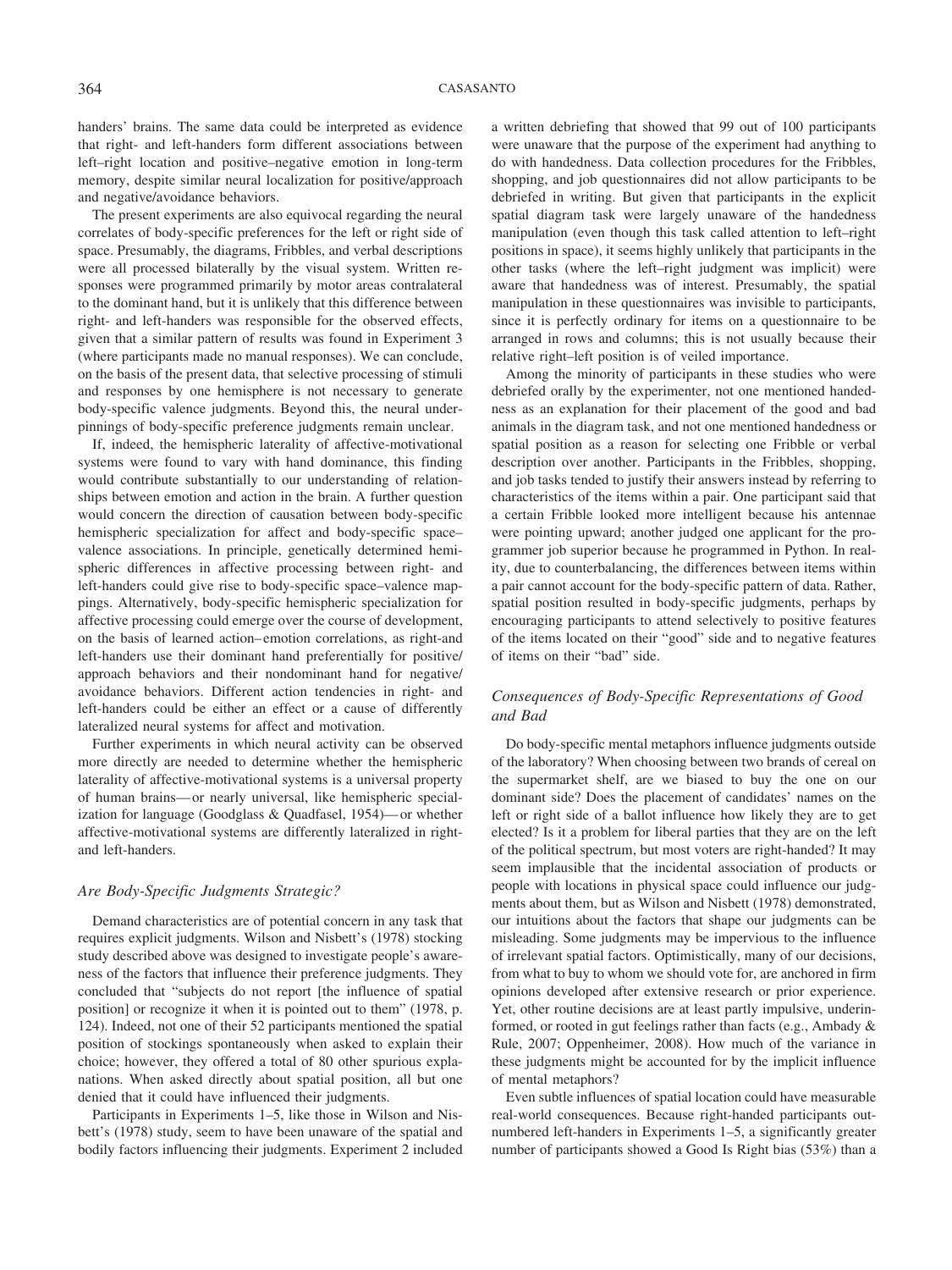Good Is Left bias (47%), overall, collapsing across right- and left-handers ( $p_{\text{rep}} = 0.97$ ). This 3% difference might seem negligible, but political elections are routinely won and lost by much slimmer margins. Even for presidential elections, votes have been shown to depend substantially on subtle, irrelevant factors like the order in which candidates' names were listed on the ballot (Krosnick, Miller, & Tichy, 2004). The Fribbles, shopping, and job tasks are similar to tasks we perform in our daily lives: purchasing items found on the left or right side of a catalog or computer screen; ordering dishes from the left or right page of a restaurant menu; selecting candidates—for the Parent–Teacher Association or for political office—from the left or right side of a roster. Because right-handers outnumber left-handers in the general population, right-handers' mental metaphors should have a greater overall effect on the collective judgments made by knitting circles, neighborhoods, or nations. If we want to win approval, garner customers, or accumulate votes, the right side may be the right place to be.

#### *Conclusions*

Abstract concepts with positive and negative emotional valence are mentally represented, in part, via associative mappings from physical space (i.e., mental metaphors). This article documents a well-known mapping from vertical space to valence (Good Is Up, Bad Is Down), which is encoded in linguistic expressions and which is also evident in participants' nonlinguistic diagrams. In addition, it documents a new body-specific mapping from horizontal space to valence that is not found in any known languages or cultural artifacts but that corresponds to patterns of bodily experience. Whereas right-handers tend to associate *right* with positive ideas and *left* with negative ideas, left-handers show the opposite pattern, associating positive attributes like goodness, intelligence, attractiveness, and honesty with the left side of space. Both groups implicitly associate good things more strongly with their dominant side: the side on which they can act more fluently with their dominant hands. These results validate the bodyspecificity hypothesis. People with different kinds of bodies, who interact with their physical environments in systematically different ways, form correspondingly different mental representations, even in abstract domains.

Cultural conventions associating *good* with "right" and *bad* with "left" may reflect the implicit body-specific preferences of righthanders, who greatly outnumber left-handers. But this link between culture and body appears to be largely historical (at least for some cultures). The implicit mental metaphor Good Is Right does not appear to be universal, even though cultural conventions that link *right* with "good" may be. What appears to be universal is not a single mapping from space to valence but rather the propensity to represent ideas with positive and negative valence, in part, via body-specific associative links with our dominant and nondominant sides of space. As such, universal processes of correlational learning can give rise to body-specific mental representations.

Aside from the possible real-world implications of links between handedness and left–right preference, the discovery of bodyspecific mental metaphors for valence has several theoretical implications. Because patterns in language are tightly coupled with patterns of body–world interactions, previous studies have been unable to determine the extent to which mental metaphors from space to valence arise in the individual learner due to correlations in bodily experience or to correlations in linguistic experience. But framing experimental hypotheses in terms of body-specificity allowed the possible influences of language and culture to be distinguished from the influences of perceptuomotor experience. Linguistic and cultural experience cannot predict or explain the body-specific Good Is Left metaphor in left-handers or the difference between right- and left-handers' judgments. Thus, these data provide unequivocal evidence for an embodied origin of at least some abstract concepts. Like research on linguistic relativity and cultural relativity, research on what I will call by analogy *bodily relativity* can elucidate ways in which particular patterns of experience can give rise to corresponding habits of thinking, perceiving, and acting.

#### References

- Ahern, G. L., & Schwartz, G. E. (1979). Differential lateralization for positive versus negative emotion. *Neuropsychologia*, 17, 693–697.
- Ambady, N., & Rule, N. O. (2007). Thin slices of behavior. In R. F. Baumeister & K. D. Vohs (Eds.), *Encyclopedia of social psychology.* Thousand Oaks, CA: Sage.
- Barsalou, L. (1999). Perceptual symbol systems. *Behavioral and Brain Sciences, 22,* 577– 609.
- Barsalou, L., Niedenthal, P. M., Barbey, A. K., & Ruppert, J. A. (2003). Social embodiment. In B. H. Ross (Ed.), *The psychology of learning and motivation* (pp. 43–92). New York: Academic Press.
- Beilock, S. L., & Holt, L. E. (2007). Embodied preference judgments: Can likeability be driven by the motor system? *Psychological Science, 18,* 51–57.
- Boroditsky, L. (2000). Metaphoric structuring: Understanding time through spatial metaphors. *Cognition, 75,* 1–28.
- Boroditsky, L. (2001). Does language shape thought? Mandarin and English speakers' conceptions of time. *Cognitive Psychology, 43,* 1–22.
- Carey, S. (2004). Bootstrapping and the origins of concepts. *Daedalus, 133*(1), 59 – 68.
- Casasanto, D. (2008a, November). *The body-specificity hypothesis.* Paper presented at the 49th Annual Meeting of the Psychonomic Society, Chicago.
- Casasanto, D. (2008b). Similarity and proximity: When does close in space mean close in mind? *Memory & Cognition, 36,* 1047–1056.
- Casasanto, D. (2008c). Who's afraid of the big bad whorf: Crosslingusitic differences in temporal language and thought. *Language Learning, 58*(s1), 63–79.
- Casasanto, D., & Boroditsky, L. (2008). Time in the mind: Using space to think about time. *Cognition, 106,* 579 –593.
- Casasanto, D., & Dijkstra, K. (2009). *Motor action and emotional memory.* Manuscript submitted for publication.
- Casasanto, D., & Nabieva, S. (2007, July). *Automatic activation of spatial schemas for abstract concepts.* Paper presented at the 10th International Cognitive Linguistics Association, Krakow, Poland.
- Chatterjee, A. (2001). Language and space: Some interactions. *Trends in Cognitive Science, 5,* 55– 61.
- Clark, H. H. (1969). Linguistic processes in deductive reasoning. *Psychological Review, 76,* 387– 404.
- Clark, H. H. (1973). Space, time, semantics and the child. In T. E. Moore (ed.), *Cognitive development and the acquisition of language* (pp. 27– 63). New York: Academic Press.
- Corballis, M., & Beale, I. (1976). *Psychology of left and right.* Hillsdale, NJ: Erlbaum.
- Coren, S. (1992). *The left-hander syndrome: The causes and consequences of left-handedness.* New York: Random House.
- Coren, S. (1993). Measurement of handedness via self-report: The rela-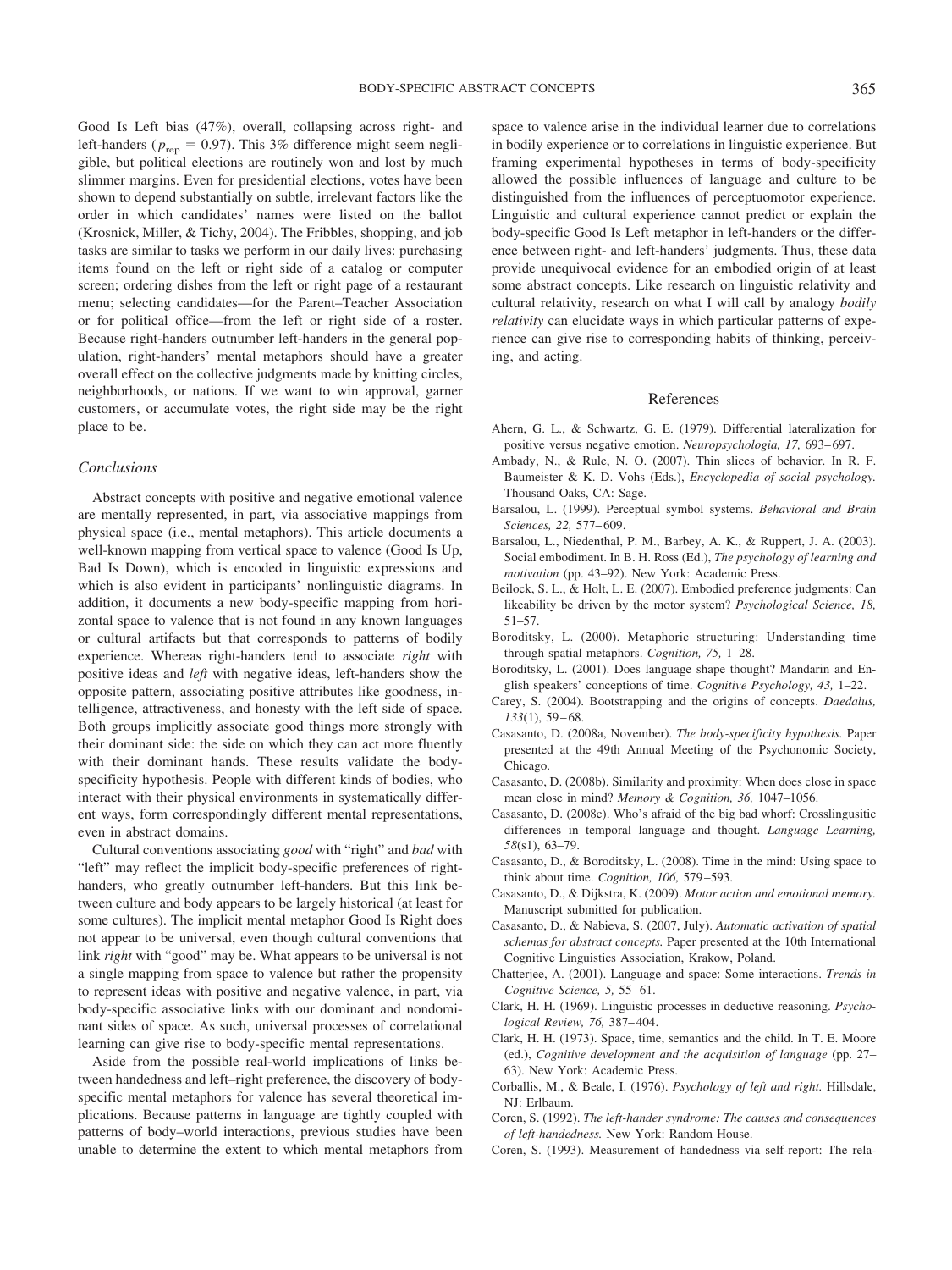tionship between brief and extended inventories. *Perceptual and Motor Skills, 73,* 1035–1042.

- Cretenet, J., & Dru, V. S. (2004). The influence of unilateral and bilateral arm flexion vs. extension on judgments: An exploratory case of a motor congruence hypothesis. *Emotion, 4,* 282–294.
- Damasio, A. (2001, October 25). Fundamental feelings. *Nature, 413,* 781.

Davidson, R. J. (1992). Anterior cerebral asymmetry and the nature of emotion. *Brain and Cognition, 20,* 125–151.

- Davidson, R. J., Ekman, P., Saron, C. D., Senulis, J. A., & Friesen, W. V. S. (1990). Approach-withdrawal and cerebral asymmetry: Emotional expression and brain physiology I. *Journal of Personality and Social Psychology, 58,* 330 –341.
- Davidson, R. J., & Fox, N. A. (1982, December 17). Asymmetrical brain activity discriminates between positive and negative affective stimuli in human infants. *Science, 218,* 1235–1237.
- Dehaene, S., Bossini, S., & Giraux, P. (1993). The mental representation of parity and number magnitude. *Journal of Experimental Psychology: General, 122,* 371–396.
- Dimond, S. J., Farrington, L., & Johnson, P. (1976, June 24). Differing emotional response from right and left hemispheres. *Nature, 261,* 690 – 692.
- Evans, V. S. (2004). *The structure of time: Language, meaning and temporal cognition.* Amsterdam: John Benjamins.
- Everhart, D. E., Harrison, D. W., & Crews, W. D., Jr. (1996). Hemispheric asymmetry as a function of handedness: Perception of facial affect stimuli. *Perceptual and Motor Skills, 82*(1), 264 –266.
- Feldman, J. (2006). *From molecules to metaphor: A neural theory of language.* Cambridge, MA: MIT Press.
- Gallese, V. S., & Lakoff, G. (2005). The brain's concepts: The role of the sensory-motor system in conceptual knowledge. *Cognitive Neuropsychology, 22,* 455– 479.
- Gentner, D., Bowdle, B., Wolff, P., & Boronat, C. (2001). Metaphor is like analogy. In D. Gentner, K. J. Holyoak, & B. N. Kokinov (Eds.), *The analogical mind: Perspectives from cognitive science* (pp. 199 –253). Cambridge, MA: MIT Press.
- Gentner, D., Brem, S., Ferguson, R. W., Markman, A. B., Levidow, B. B., Wolff, P., & Forbus, K. D. (1997). Analogical reasoning and conceptual change: A case study of Johannes Kepler. *Journal of the Learning Sciences, 6*(1), 3– 40.
- Goldstone, R., & Barsalou, L. (1998). Reuniting perception and conception. *Cognition, 65,* 231–262.
- Goodglass, H., & Quadfasel, F. (1954). Language laterality in left-handed aphasics. *Brain, 4,* 521–548.
- Gould, G. M. (1908). *Righthandedness and lefthandedness.* Philadelphia: Lippincott.
- Hebb, D. O. (1949). *The organization of behavior.* New York: Wiley.
- Kövecses, Z. (2005). *Metaphor in culture. Universality and variation.* Cambridge, England: Cambridge University Press.
- Keysar, B., & Bly, B. (1995). Intuitions of the transparency of idioms: Can one keep a secret by spilling the beans? *Journal of Memory and Language, 34,* 89 –109.
- Killeen, P. R. (2005) An alternative to null hypothesis significance tests. *Psychological Science, 16,* 345–353.
- Killgore, W. D. S., & Yurgelun-Todd, D. A. (2007). The right-hemisphere and valence hypotheses: Could they both be right (and sometimes left)? *Social Cognitive and Affective Neuroscience, 2,* 240 –250.
- Kita, S., & Essegbey, J. (2001). Pointing left in Ghana: How a taboo on the use of the left hand influences gestural practices. *Gesture, 1*(1), 73–95.
- Krosnick, J. A., Miller, J. M., & Tichy, M. P. (2004). An unrecognized need for ballot reform: Effects of candidate name order. In A. N. Crigler, M. R. Just, & E. J. McCaffery (Eds.), *Rethinking the vote: The politics and prospects of American election reform.* New York: Oxford University Press.
- Lakoff, G., & Johnson, M. (1980). The metaphorical structure of the human conceptual system. *Cognitive Science, 4,* 195–208.
- Lakoff, G., & Johnson, M. (1999). *Philosophy in the flesh: The embodied mind and its challenge to Western thought.* Chicago: University of Chicago Press.
- Longcamp, M., Anton, J. L., Roth, M., & Velay, J. L. (2005). Premotor activations in response to visually presented single letters depend on the hand used to write: A study on left-handers. *Neuropsychologia, 43,* 1801–1809.
- Maas, A., & Russo, A. (2003). Directional bias in the mental representation of spatial events: Nature or culture? *Psychological Science, 14,* 296 –301.
- Machery, E. (2007). Concept empiricism: A methodological critique. *Cognition, 104,* 19 – 46.
- Maxwell, J. S., & Davidson, R. J. (2007). Emotion as motion: Asymmetries in approach and avoidant actions. *Psychological Science, 18,* 1113–1119.
- McFarland, R. A., & Kennison, R. (1989). Handedness affects emotional valence asymmetry. Perceptual and Motor Skills, 68, 435-441.
- Meier, B. P., & Robinson, M. D. (2004). Why the sunny side is up: Associations between affect and vertical position. *Psychological Science, 15,* 243–247.
- Murphy, G. (1996). On metaphoric representation. *Cognition, 60,* 173–204.
- Murphy, G. (1997). Reasons to doubt the present evidence for metaphoric representation. *Cognition, 62,* 99 –108.
- Natale, M., Gur, R. E., & Gur, R. C. (1983). Hemispheric asymmetries in processing emotional expressions. *Neuropsychologia*, 19, 609-613.
- Oldfield, R. C. (1971). The assessment and analysis of handedness: The Edinburgh Inventory. *Neuropsychologia, 9,* 97–113.
- Oppenheimer, D. M. (2008). The secret life of fluency. *Trends in Cognitive Science, 12*(6), 237–241.
- Piaget, J. (1927/1969). *The child's conception of time.* New York: Ballantine.
- Pinker, S. (1997). *How the mind works.* New York: Norton.
- Prinz, J. (2002). *Furnishing the mind.* Cambridge, MA: MIT Press.
- Reber, R., Winkielman, P., & Schwarz, N. (1998). Effects of perceptual fluency on affective judgments. *Psychological Science*, 9(1), 45-48.
- Riskind, J. H., & Gotay, C. C. (1982). Physical posture: Could it have regulatory or feedback effects on motivation and emotion? *Motivation and Emotion, 6,* 273–298.
- Robinson, E. S. (1933). The psychology of public education. *American Journal of Public Health, 23,* 123–128.
- Scharine, A. A., & McBeath, M. K. (2002). Right-handers and Americans favor turning to the right. *Human Factors, 44*(1), 248 –256.
- Schiff, B. B., & Bassel, C. (1996). Effects of asymmetrical hemispheric activation on approach and withdrawal responses. *Neuropsychology, 10,* 557–564.
- Schubert, T. (2005). Your highness: Vertical positions as perceptual symbols of power. *Journal of Personality and Social Psychology, 89,* 1–21.
- Simmons, W. K., Ramjee, V., Beauchamp, M. S., McRae, K., Martin, A., & Barsalou, L. W. (2007). A common neural substrate for perceiving and knowing about color. *Neuropsychologia, 45,* 2802–2810.
- Stepper, S., & Strack, F. (1993). Proprioceptive determinants of emotional and nonemotional feelings. *Journal of Personality and Social Psychology, 64,* 211–220.
- Talmy, L. (1988). Force dynamics in language and cognition. *Cognitive Science, 12,* 49 –100.
- Tomasello, M. (2003). *Constructing a language: A usage-based theory of acquisition.* Cambridge, MA: Harvard University Press.
- Tversky, B., Kugelmass, S., & Winter, A. (1991). Cross-cultural and developmental trends in graphic productions. *Cognitive Psychology, 23,* 515–557.
- Van den Bergh, O., Vrana, S., & Eelen, P. (1990). Letters from the heart: Affective categorization of letter combinations in typists and nontypists. *Journal of Experimental Psychology: Learning, Memory, and Cognition, 16,* 1153–1161.